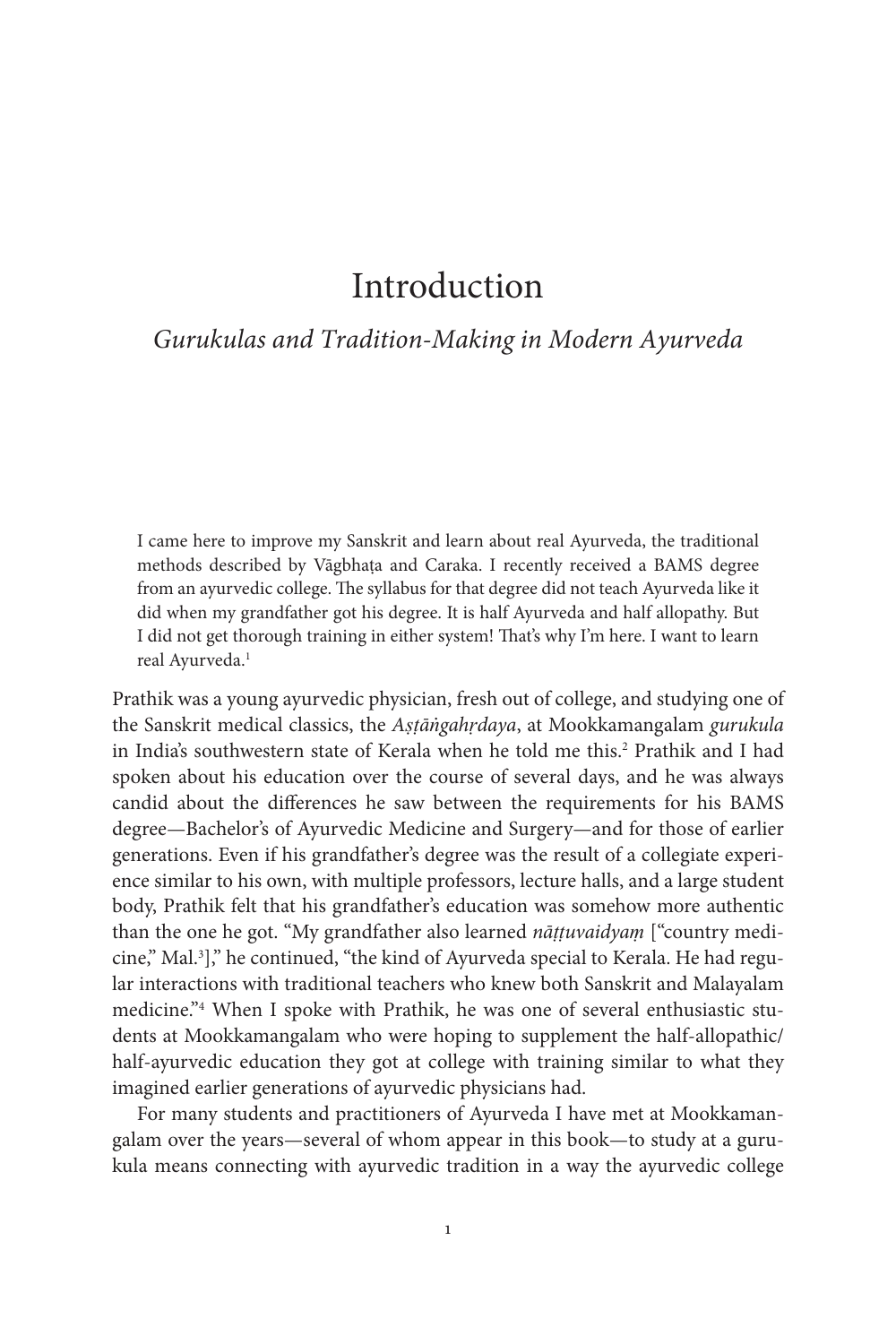curriculum does not permit. Learning how to read and understand the Sanskrit classics at Mookkamangalam offers current college students and young physicians a chance to engage the literary foundations of their profession in ways that India's ayurvedic colleges eliminated in a series of reforms in the late-nineteenth and early-twentieth centuries during the Ayurvedic Revitalization Movement (ARM). In the eyes of many students of Ayurveda, a south Indian gurukula like Mookkamangalam teaches and dispenses *āyurveda*, classical life science as we find it compiled in two-thousand-year-old Sanskrit sources, augmented frequently with measures of Kerala *nāṭṭuvaidyaṃ*. In the gurukula settings of central Kerala I visited between 2003–2017, students claim to experience less of an intrusion or even dominance of allopathy (the term often used for biomedicine in India) in the expression of Ayurveda they discovered in the twenty-first century collegiate system.

The Sanskrit term gurukula is found in many Indian languages. A neuter compound noun, it's common to see and hear it rendered in its nominative and accusative (singular) declension as *gurukulam*. In colloquial Malayalam, speakers usually retain a final *anusvāra* or nasal *ṃ, gurukulaṃ*, and in modern Hindi the final schwa drops out, giving us *gurukul*. For the sake of consistency, I use the Sanskrit root gurukula to refer to this traditional institution of learning in India, literally a "teacher's (*guru*) residence (*kula*)." Before the twentieth century, a physician of Ayurveda known as a *vaidya* (*vaidyan*, Mal.) was normally educated in a gurukula setting, rather than colleges and teaching hospitals as is now the case.<sup>5</sup> The gurukula is a very old and well-known institution of education in Indian history. It is mentioned in Sanskrit literature as an important scholastic site well before the Common Era, appearing for example as a place of learning in some of the late Upaniṣads (circa 500 BCE).<sup>6</sup> It is recognized in Indian Buddhism, as well as Buddhist traditions beyond South Asia, and it is known in various forms of Tantra and Yoga.7 Harmut Scharfe identified references to gurukulas in the longer of India's two Sanskrit epics, the *Mahābhārata*, and treatises on *dharma* (*dharmaśāstra*), such as the *Viṣṇusmṛti* and *Yājñāvalkyasmṛti*. These sources explain that gurukula students (*śiṣya*s) trained and lived in the residences of their teachers, often shouldering daily academic studies alongside domestic chores expected of any member of the guru's family.<sup>8</sup> As gurukulas specializing in Ayurveda passed into disuse across most of India alongside the rise of the ayurvedic college, among those that persisted in central Kerala the residential component eventually faded out. Although there are fewer students at ayurvedic gurukulas in south India today than there were prior to the reforms implemented after ARM, certain practices described in the Sanskrit classics persisted through the twentieth century and continue in Kerala in the twenty-first.

In the context of south Indian Ayurveda, the modern guru of classical Indian life science differs from popular understandings of gurus as leaders who "purvey a new age-ish spirituality" or religious practice.<sup>9</sup> The ayurvedic teachers I met in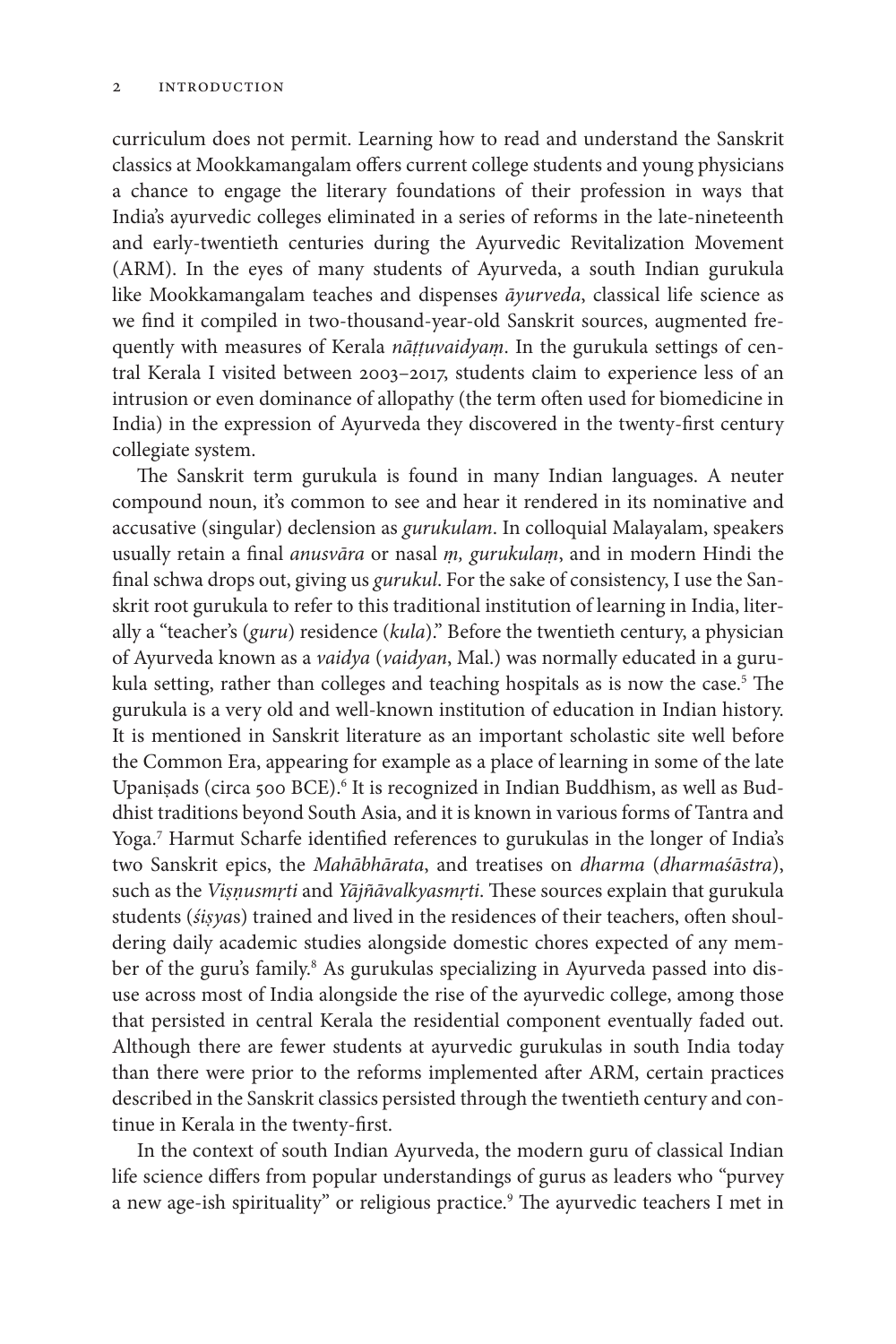Kerala and across south India, and the stories of previous generations of ayurvedic gurus I heard about, do not neatly align with Meera Nanda's three influential typologies for the modern Indian guru, for example, which attribute a guru's authority to the performance of miracles (type 1); the ability to exposit Vedic knowledge and parlay it to the business world (type 2); and/or an evangelicallike imparting of Yoga or meditation (type 3).<sup>10</sup> South Indian ayurvedic gurus are not CEO-type figures like those Nanda scrutinizes in modern India, who oversee business empires that attract spiritual explorers shopping around "for just the right guru, often trying out many before settling on one."<sup>11</sup> The ayurvedic gurus in this book jeer at the suggestion their work might be rooted in non-empirical ideas and practices of a spiritual or religious nature. For them and their students, as well as for many of their patients, Ayurveda is fundamentally humoral life science (*doṣika āyurveda*). It is medicine for unwell bodies. Although they have different vocabularies to express how they understand and approach matters of health and disease, when these three groups come together in the gurukula, they do not use language that's religious and spiritual or that glorifies the healer or the medicine in any way. Health and disease are treated as physiological and pathological processes involving the movement and mixing of chemical substances in bodily fluids.

If we set aside the spiritual or religious facets that often qualify the guru in contemporary ethnographic and social-scientific research, some aspects of the day-to-day work of ayurvedic gurus in central Kerala as teachers and as healers such as their combined ability to, one, master classical textual knowledge and, two, consistently re-use that knowledge in different scenarios—do mirror the propensity of the modern Indian guru's ability to draw on vast learning, improvise, and adapt in sometimes unpredictable settings. Jacob Copeman and Aya Ikegame, for example, argued that the guru is marked by an extraordinary fitness "to respond to the vagaries of situations in ways that allow him or her to be *carried forwards* . . . to 'harvest' situations . . . cross domains and become apt for given situations, drawing in and re-composing diverse aspects of Indian social life in the process."12 The "expansibility of the guru" and the guru's ability to "harvest situations" in Copeman and Ikegame's theorization presage this book's focus on "the practice of texts" that is taught and modeled by the teachers (*guru*s) in the south Indian ayurvedic gurukula. Beyond description and analysis of guru practice, however, when it comes to the content of the guru's expertise and arenas of influence, scholarship often seeks to understand, and in the process underscores, the religious nature of guru-ship, first and foremost, followed by links to social, political, and economic domains of influence impacted by a guru's spiritual authority. They are thus routinely approached through adjectival lenses that reflect their unique spheres of impact—e.g., political gurus, literary gurus, governing gurus, female gurus, and so on.<sup>13</sup> The title of "guru" as a spiritual leader who holds sway in multiple areas of social life, what Copeman calls "the multifarious guru," begins to look like other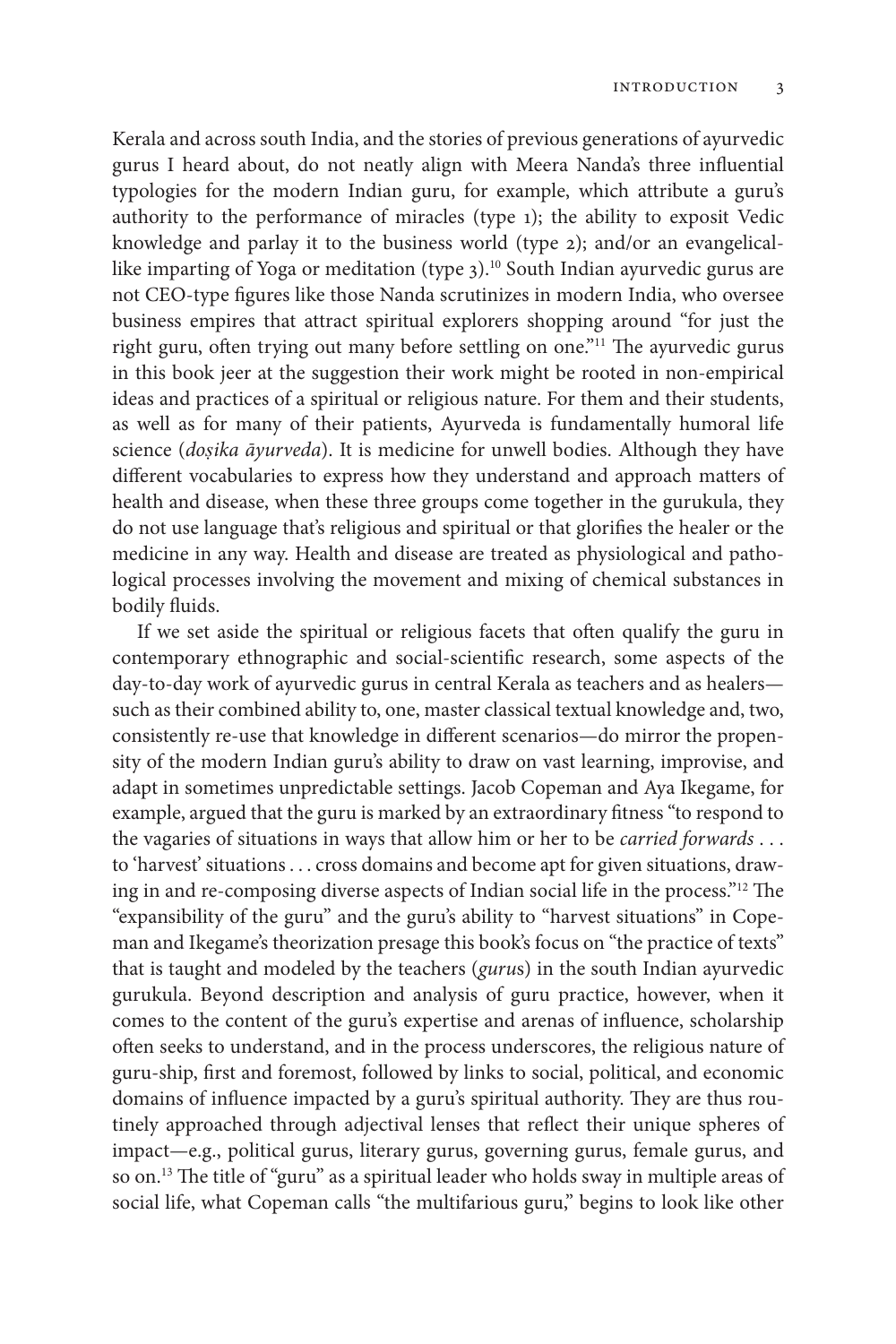spiritual master-types in long past and recent Indian history with religio-social/ political/economic influence, such as the *svāmin, sādhu, sant,* and *saṃnyāsin*. Gurus as teachers of medicine, shorn of spiritual or religious bearing and weight, who teach students or pupils, not disciples, are something altogether different, at least as the teachers in south India see it.

Prathik was one of four students at Mookkamangalam when I met him. One of his classmates, a Malayali physician named Ganesh, echoed Prathik's disappointment with the structure of the ayurvedic college curriculum and thus the value of the BAMS degree. "What we studied was not real Ayurveda," Ganesh explained. "Were we studying Ayurveda when most of the terminology we had to learn came from the west, not India?"14 I often heard this sentiment from students at the two gurukulas in central Kerala where most of the fieldwork in this book took place between 2003–2017, Mookkamangalam and Shantimana. When I asked Prathik and Ganesh to elaborate, Prathik, the less taciturn of the two, told me the ayurvedic college syllabus relies on biomedical subjects and evaluative methods that do not appear in the "big trio" (*bṛhattrayī*) of Sanskrit medical classics: *Carakasaṃhitā, Suśrutasaṃhitā*, and *Aṣṭāṅgahṛdaya*. In contrast, at places like Mookkamangalam and Shantimana, where Ayurveda is both taught and practiced, the *Aṣṭāṅgahṛdaya* is the cornerstone of the curriculum and clinical work.

If perceptions about the foundations and history of Ayurveda like those Prathik and Ganesh expressed were common among the students I met at Mookkamangalam and Shantimana, many did not want to articulate their disapproval of the BAMS program apart from approving nods when they heard their classmates speaking with me. None of the students I met completely renounced their degrees or education. Their attendance at these two sites, whether they said so explicitly or not, nevertheless signaled a desire to make sense of their professional commitments in local terms and knowledge rather than force it into a biomedical paradigm. For most of them the latter approach made little sense and was unnecessary. India's classical life science, *āyurveda*, had its own history of development and systematization in expansive Sanskrit "collections" known as *saṃhitās*, beginning with the *Carakasaṃhitā* around the turn of the Common Era, followed a century or two later by the *Suśrutasaṃhitā* and then the *Aṣṭāṅgahṛdaya* in the seventh century CE. Today the big trio of Sanskrit *saṃhitā*s is widely (though unofficially) regarded as Ayurveda's literary canon, and in Kerala the *Aṣṭāṅgahṛdaya* is seen as the most succinct and hence memorizable and teachable of the three classics. This literature tells us that ayurvedic knowledge has been transmitted from teachers to students in intimate gurukula-type settings for centuries. Passed on from gurus to students, it has shaped the mindsets and technical skills of scores of generations of Sanskrit-educated vaidyas, whose healing work has contributed to the wellbeing of countless patients. Students at Mookkamangalam and Shantimana see the Sanskrit classics as the bedrock of Ayurveda and, wherever "real Ayurveda" is thought to operate, the classics are present in practicable ways to educate future physicians and treat patients.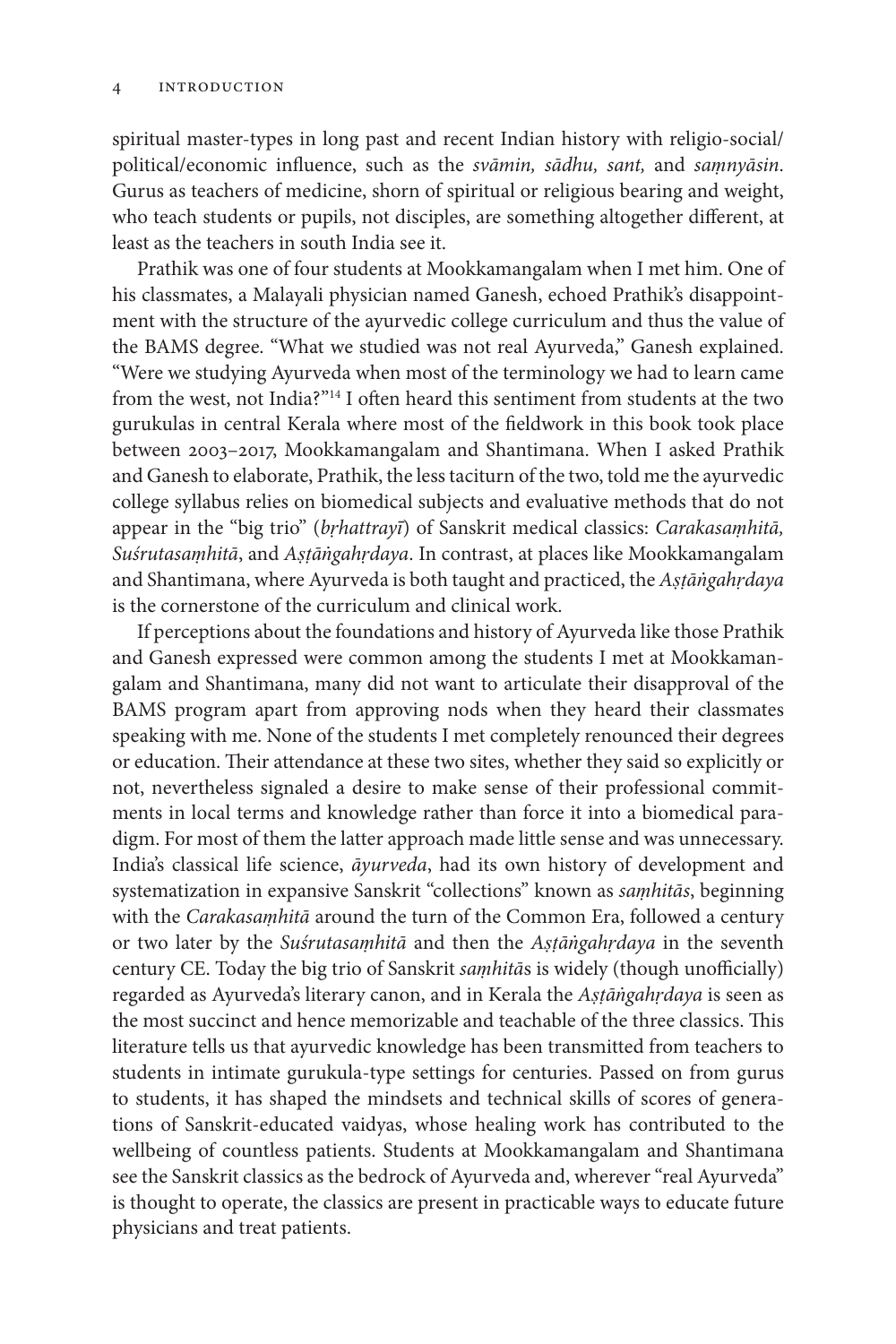Students of the three gurukula teachers I discuss in this book—Bhaskaran, Priyankara, and Biju—routinely voiced their displeasure that many BAMS students nowadays cannot read, and oftentimes have little interest in learning to read, Sanskrit texts. Many see this lack of interest as a twenty-first century outcome of a trend going back to the 1970s to de-emphasize Sanskrit coursework on the nationwide syllabus set by the Central Council of Indian Medicine (CCIM). A lack of training in the Sanskrit classics at college is a major reason gurukulas like Mookkamangalam and Shantimana have maintained a steady, if at times small, inflow of students seeking to augment their educations with rigorous primary textual studies. Gurukula students, as well as some of the Sanskrit professors and graduate students I have met at ayurvedic colleges in Kerala and Karnataka, tend to agree that Sanskrit education in ayurvedic colleges today, though required on the CCIM syllabus in order to graduate, is not a hallmark of the curriculum but is mostly perfunctory. That is, the goal of the one hundred marks/ninety hours devoted to classical ayurvedic theory and language is meant to enable students to read only portions of the classical sources, such as the *Suśrutasaṃhitā's* Sārīrasthāna ("Body Section"), arguably Ayurveda's earliest analogue to biomedical anatomy. This requirement occurs early in the first year of a five-and-half-year course of study (which includes a one-year practicum), and many students do not keep up with this type of textual reading and research afterwards. It is possible to undertake intricate studies of the Sanskrit classics and later ayurvedic sources beyond those required for the BAMS degree in pursuit of postgraduate degrees in Ayurveda Vachaspati (MD, Medicinæ Doctor [Ay.]) and Ayurveda Dhanvantari (MS, Master of Surgery [Ay.]). These three-year degrees utilize blended biomedical-ayurvedic curricula seen at the BAMS level, though they promote greater medical specialization and even allow for the study of ayurvedic business and administration. Philological examinations of ayurvedic texts are largely seen as strictly academic endeavors in India nowadays, and they do not occupy the time or undergird the work of most practicing physicians I met. Many students who have studied at Mookkamangalam and Shantimana see the cursory nod to Sanskrit training on the CCIM syllabus less as a professional necessity and more a reminder of the two-century-long process of ayurvedic institutions adopting biomedical models for knowing and treating the body while, at the same time, attempting to retain at least a veneer of Indian classicality.

A composite medical-educational-political history thus lies at the heart of this book, and I approach this narrative on two major fronts. First, I describe the broad-sweeping changes in ayurvedic education between the 1890s and 1970s, and I explain how these late- and postcolonial reforms re-positioned the Sanskrit classics as objects of historical study in the training of ayurvedic physicians. Second, I draw on my observations at ayurvedic gurukulas and colleges in south India to reflect on the continuing twenty-first century legacy of educational reforms for ayurvedic practitioners who have attempted to embrace and, wherever possible, use the texts, techniques, and knowledge of the classical past in their current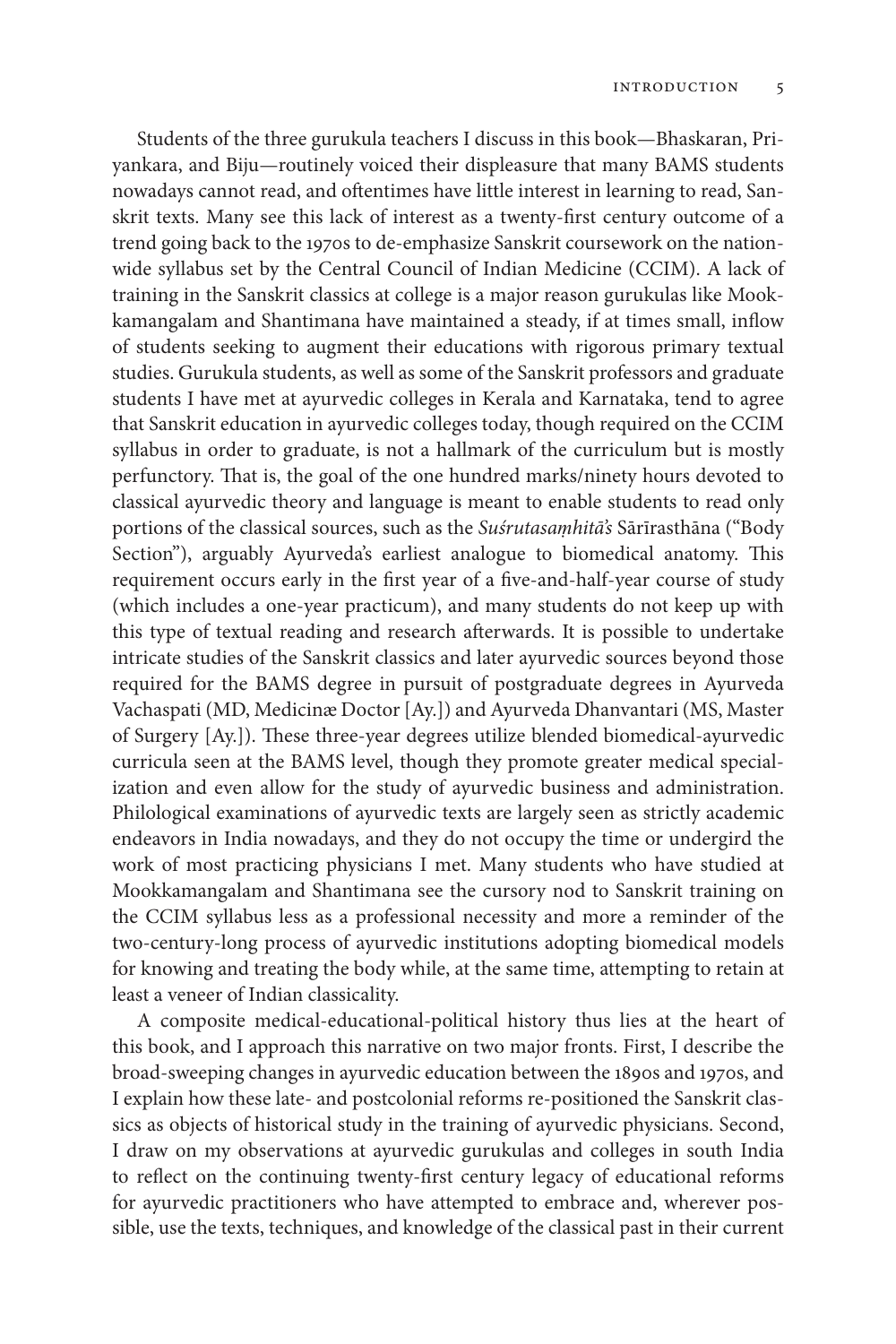professional pursuits. The book's combination of history and ethnography and its attention to the often-political matter of taking recourse in Sanskrit literature for scientific aims in contemporary India constructs a previously untold narrative, with conversations and insights drawn from the field, about the impact of a European tradition of healing and model of education on Ayurveda and ayurvedic schooling in late- and postcolonial India. It therefore addresses the entwined histories of medicine and education in modern India and medical education in postcolonial contexts generally.

I refer to the method of instruction and techniques of patient care in the south Indian ayurvedic gurukula as *the practice of texts*, which underlines the book's two principal themes of education and healing. My fieldwork in Kerala reveals that traditionally trained Malayali physicians of Ayurveda see the Sanskrit medical classics as practicable compendia whose knowledge is designed for everyday use in the diagnosis and treatment of illnesses and bodily disorders. Students and teachers at gurukulas who appear in the book understand their education and the healing they do to be closely aligned with expressions of pedagogy and treatment in the classics, and these views, I argue, are an applied critique of the modern curriculum that took shape in the twentieth century and persists today in India's ayurvedic colleges.

Explorations of gurukula instruction and clinical care in chapters 2 through 4 suggest that the practice of texts, as Lévi-Strauss expressed, is a specialized discipline that's good to think with (*bon à penser*). That is, although the following chapters contribute to scholarship in the history of education, history of medicine, and medical anthropology in India and South Asia, a theoretical exploration of the practice of texts in the south Indian medical context will, I hope, also resonate with analyses, questions, and arguments in these fields in other colonial and postcolonial contexts. The practice of texts is an epistemological-applied method that illuminates the enduring presence and performance of classical literature in present-day south India. The scholastic mastery and improvisatory application of Sanskrit literatures in healing situations in the ayurvedic gurukula present relationships and practices about language, health, and learning that can help us extend and challenge prior scholarship about the nature of philology, knowledge production, education, and healing in India, and more broadly across postcolonial societies.

#### BACKGROUND AND GROUNDWORK

In the last decade of the nineteenth century, to come to terms with the fact that biomedicine was a healthcare juggernaut in India, practitioners of Ayurveda began forming professional organizations and, at times, linking their missions with anticolonial movements and nationalist groups. Conversations and debates that occurred as the nineteenth century gave way to the twentieth fueled ARM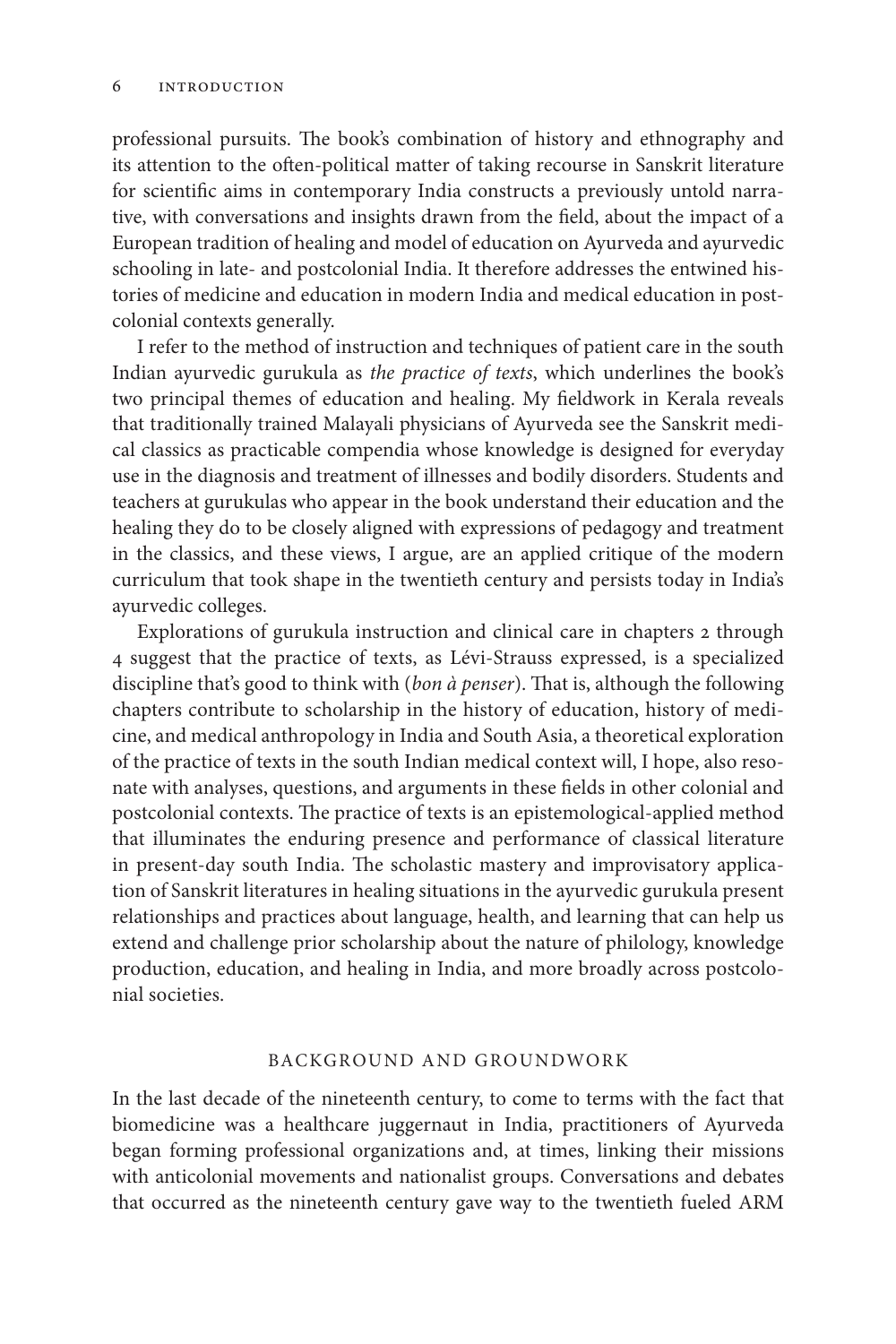in the five decades preceding Independence in 1947, crowning in the 1970s with the CCIM's fixing of the nationwide college syllabus. Reforms enacted during ARM established the British-style college as the principal institution for educating ayurvedic physicians and shaped the design of the modern curriculum, which mixes subjects, theories, and practices from classical *āyurveda* and modern biomedicine. In the next chapter, I reflect on this history and explore how key groups and individuals in ARM grappled with and designed the future of India's indigenous medicines in the twentieth century. As British colonial rule in India looked increasingly implausible in the early twentieth century, biomedicine was already the region's modern establishment medicine and was evidently going to remain that way for the foreseeable future. During ARM, practitioners of South Asian medicines like Ayurveda and Unani responded to the successes of biomedicine on the subcontinent by adopting biomedical models of healthcare and education. These adjustments, many ayurvedic physicians argued, were indispensable if Ayurveda was going to remain relevant. Chapter 1 sets up the historical context for discussions about gurukula education, philology, and clinical care in subsequent chapters, each of which is based on themes that framed my fieldwork—in Kerala primarily, but with some excursions and many ties to people and institutions in Karnataka and Tamil Nadu—over fourteen years (2003–2017) at ayurvedic gurukulas, colleges, research centers, hospitals, and pharmacies.

Narratives from the field create portraits of individuals and communities of ayurvedic practitioners and students who are at once obvious heirs to the intellectual patrimony of ARM and yet are also activists whose work and attitudes about Ayurveda exhibit novel ideas about practicing Ayurveda in India today without conceding the life science of the Sanskrit medical classics against the benchmark of biomedical healing. Each chapter draws on episodes I observed at Mookkamangalam and Shantimana and addresses a particular aspect of gurukula practice: pedagogy and learning (chapter 2); knowledge exchange (chapter 3); and the relationship of ritual and healing (chapter 4). The fifth chapter draws on the foregoing discussions about education and clinical practices to consider how the practice of texts supporting healthcare in the gurukula constitutes a formative process that imagines and ultimately creates its main objective, wellbeing, which begins, is instantiated, and ultimately ends with the tradition's principal concern of healing: the patient.

The parts of this book that are based on my observations of the practice of texts in the south Indian ayurvedic gurukula emerged organically alongside the largely philological project that occupied most of my graduate school research and continued through the publication of my first book, *Somatic Lessons*. 15 On my first research visit to Kerala in 2003, I was struck by the ways that the ayurvedic practitioners I met, most of whom worked out of their houses—that is, unaffiliated with private and governmental hospitals, colleges, and clinics—used some of the same texts I was translating and analyzing in my dissertation. I saw them teaching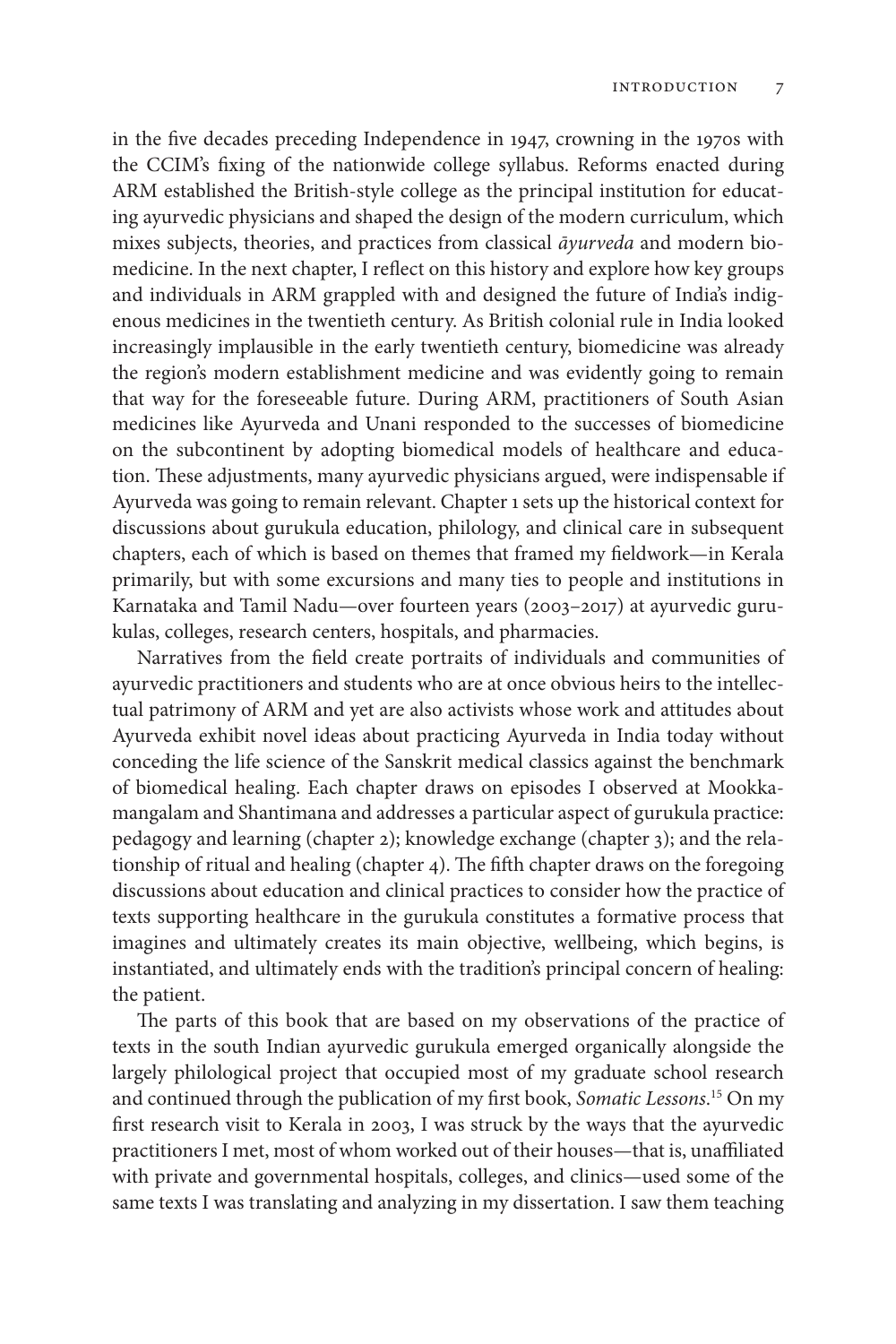the big trio texts and applying these sources over and again, apparently re-creating them in different arrangements and intertextual conversations (often together with Malayalam and Manipravalam texts) to, on one hand, meet the various needs of their patients and, on the other hand, tailor lessons for their students. The uses and fluid "lives" of these texts fascinated me, and I decided on that first trip to document what I was seeing and, if possible, return at a later date to formally research the ways in which texts were practiced to teach and heal. This book is the outcome of my return to the topic, the practice of texts, across nearly a decade and a half.

I did not come to the realization that texts in Kerala's gurukulas were put to use and studied differently than I was accustomed to studying Sanskrit texts by mere happenstance. Prior to arriving in Kerala in 2003, I had been visiting an in-patient ayurvedic hospital in northwestern Tamil Nadu, near the Kerala border, to study with Professor Shastri. He was a recently retired professor of Ayurveda who was directing a new research center at the hospital, and he was well-connected in the ayurvedic communities of Kerala, Tamil Nadu, and Karnataka. Prof. Shastri taught me about a method of teaching *āyurveda* explained in the *Carakasaṃhitā* that I came to learn is commonly used in Kerala's ayurvedic gurukulas. In Malayalam it's known as *mukhāmukhaṃ*, "face-to-face [instruction]." I discuss this pedagogy at length in chapter 2. Because he belonged to a generation of south Indian ayurvedic physicians for whom it was not unusual to receive training in both colleges and gurukulas, and since he had also been an ayurvedic college professor, Prof. Shastri had a nuanced and multilayered perspective about the impact of reforms in ayurvedic education during ARM and why, at least in India's southern states, some of the classical practices described in Caraka's collection have endured in the twenty-first century. In many ways he influenced my early understanding of education and philology in the ayurvedic gurukula, and after our lessons concluded, he introduced me to several students and practitioners in both the gurukula and collegiate networks, some of whom I write about in this book. Crucially, he facilitated my initial meetings with Bhaskaran, Priyankara, and Biju.

When I reflect on the evolution of this book, it is clear to me now that the urge to do fieldwork and observe how classical Sanskrit healing knowledge is transmitted and used in contemporary India started to intersect with my philological study of *āyurveda* the day I met Bhaskaran in 2003. At the time, Bhaskaran was the sole guru at Shantimana in the Palakkad District of central Kerala. I was told before I met him, and I came to learn on my own over the years, that he was famous throughout Kerala for his contributions to snakebite and other poison therapies (*viṣacikitsā*). Patients from nearby and sometimes quite far away travelled to receive treatment from him for toxicological matters and any number of other ailments. And though he trained and worked outside of the official ayurvedic college and hospital network, most college professors, students, and physicians from Kerala whom I met knew or had heard about him and his work. Bhaskaran died in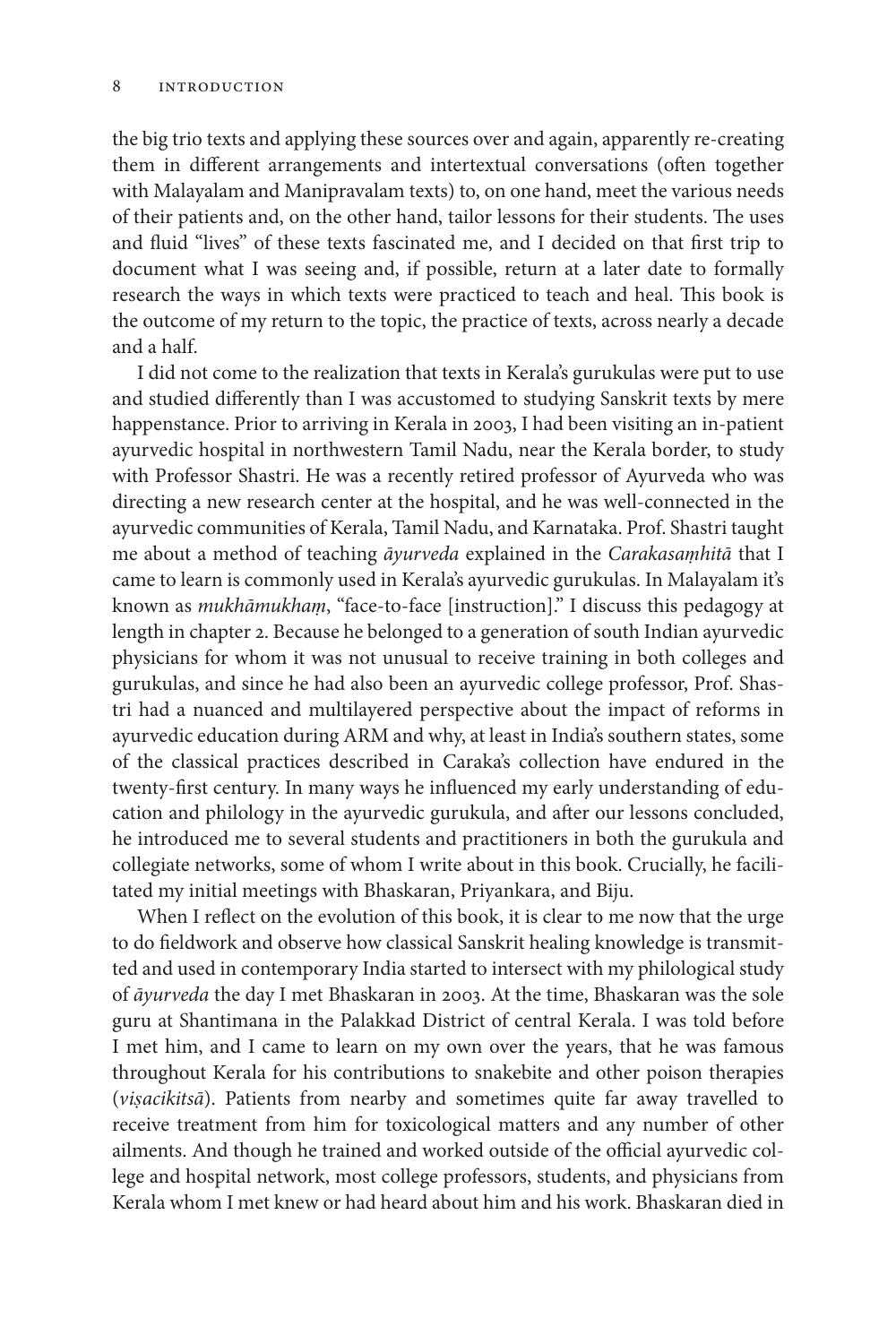2015 at the age of ninety-eight, and his doctoring and instructional work tapered off considerably in the last five years of his life. When I first met him, however, he was on the cusp of eighty-seven years and as lithe and lucid as someone twenty years younger. He wore a plain white mundu (*muṇṭu*, Mal.) around his waist and, like many Malayali men, he often and adroitly altered between wrapping up it above his knees and dropping it down to his ankles depending on whether he was sitting or standing and moving about. He was nearly bald, and his unshaven cheeks often seemed as though he was in the early stages of growing a beard. He wore no shirt over his hairy grey chest when I first met him, and his Brahmin thread (*yajñopavīta*) was evident draped across his left shoulder. With few exceptions, whenever I would see Bhaskaran between 2003 and 2015, this was his usual getup.

The day I met him we barely talked. As I explain in chapter 2, he was teaching the *Aṣṭāṅgahṛdaya* to his grandson Biju that day. It was the first time I saw mukhāmukhaṃ instruction in practice, and it was the most formal and structured instance of "face-to-face" pedagogy that I have seen to date. The rapport between Biju and his grandfather—his ayurvedic guru—was filled with the kind of tension that often accompanies formal scholastic performance and testing. But there were no raised voices, and Biju was not obviously agonizing with worry or self-doubt. He was clearly a stellar and advanced student, and Bhaskaran was an unmistakably seasoned and kind guru, albeit quite demanding of exactitude when warranted.<sup>16</sup>

Two days after I met Bhaskaran, I met his daughter (and Biju's mother), Priyankara. She was the principal guru at Mookkamangalam gurukula in Kerala's Thrissur District at the time. At no more than five feet tall, with a slight figure nearly always wrapped in a plain white sari, evergreen smile, affable eyes behind thick lenses set in heavy black frames, and a calm voice, Priyankara appeared to coordinate the many workers, animals, buildings, and patients on the Mookkamangalam estate effortlessly. The first time I met her, and just about every time I saw her over the following five years, she told me she was ready to hand over the doctoring and schooling reins to Biju. "I am partly retired," she'd say. And then, in 2008, I learned that Priyankara's eyesight was deteriorating. I was in the Coimbatore District of Tamil Nadu and had called Mookkamangalam ahead of a short stretch of fieldwork the following week to make sure they were expecting me and would be ready for my visit. Priyankara answered the phone. After we exchanged pleasantries, she said she wouldn't be home when I arrived. Before I could ask why, she handed the phone to Biju, who said, "Yes, yes, we look forward to your visit. Call me when you get to Guruvayoor. My mother is sorry she won't be here. Her eyes are not well, and she is going to Bangalore to see a doctor. She finds it hard to keep up with the young students, patients, plus all of the housework."17 The handling of day-to-day teaching and healing at Mookkamangalam had fallen to Biju around this time, and when I eventually arrived at Mookkamangalam, Priyankara's absence was conspicuous. I thought a lot about my interactions with her over the previous five years, and I realized that she was always very busy whenever I visited, endlessly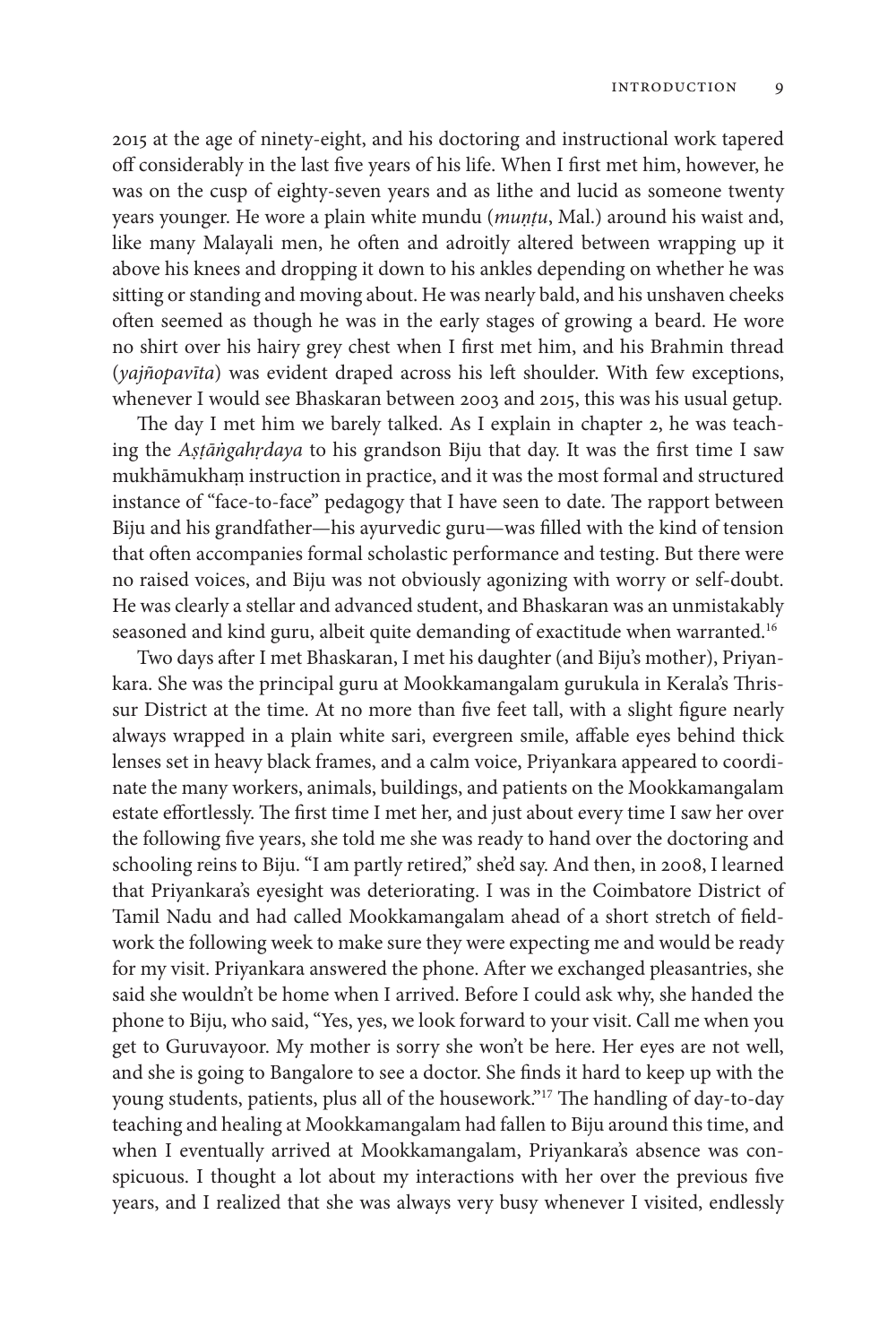tucking the sides of her long salt-and-pepper hair behind her ears. Cleaning, cooking, seeing patients, and helping young ayurvedic physicians master Vāgbhaṭa's *Aṣṭāṅgahṛdaya*, she seemed to multitask gracefully through each day with care and attention.

Between 2003–2017 I did fieldwork in Kerala nine times, with one period lasting nearly a year and most lasting about two months. Many of those periods were spent in the Thrissur and Palakkad Districts with Biju, Priyankara, Bhaskaran, and their revolving door of student cohorts. In the early days, if I wasn't in central Kerala, I was probably in Thiruvananthapuram, where I did research at the Government Ayurveda College, Kerala University and the Oriental Research Institute and Manuscript Library, and the Kerala Council for Historical Research. But the lion's share of my time in Kerala was spent at Mookkamangalam, where I observed the ebbs and flows of daily life for Biju and Priyankara. Thus, most of the ethnographic vignettes in this book involve them and their students in the Thrissur District. Bhaskaran used to visit his daughter's family often, especially as his work as an educator and healer lessened year after year until his death. I actually saw and spoke with him more times at his daughter's home than at Shantimana.

Without fail, Biju and Priyankara accommodated my requests to read texts with them, and they allowed me to observe and query them and their students about the textual training and patient interactions that went on every day at their gurukula. I see now that my original philological interests in ayurvedic literature were sound preparation for this book, since the texts were not just connected but actually vital to the ongoing clinical and educative labors at Mookkamangalam. I argue in chapter 2 that years of visiting this gurukula have also revealed a type of philological practice and engagement with healing literature that is quite different from philology as I had come to understand it as a student in the American academy. At Mookkamangalam, philology is a social and operational form of textually based inquiry. "The texts I teach students, some of the same texts I've read with you," Biju told me in 2017, "were not created for university professors or scholars." His view, instilled in him by his grandfather, was that the Sanskrit medical classics and Kerala's *nāṭṭuvaidyaṃ* literature are functional assets. They are sometimes challenging grammatical treatises and often fascinating compendia of somatic information that illuminate the development of India's scientific and medical history. "But these are," he stressed, "imperfectly understood if they are not learned as working tools."18 For some time before I set out to write this book, even while I was committed primarily to doing text-analyses of India's classical medical literature, I felt compelled to continue visiting Biju, Priyankara, and Bhaskaran as often as I could. It was clear to me the texts I was reading were only one aspect of the philological project in the ayurvedic gurukulas of central Kerala. The process of teaching students to master texts that are indispensable to healing; learning to apply these texts to patient cases; and even a patient's reception of the texts' ideas are all important parts of philological labor in this context. The texts always stand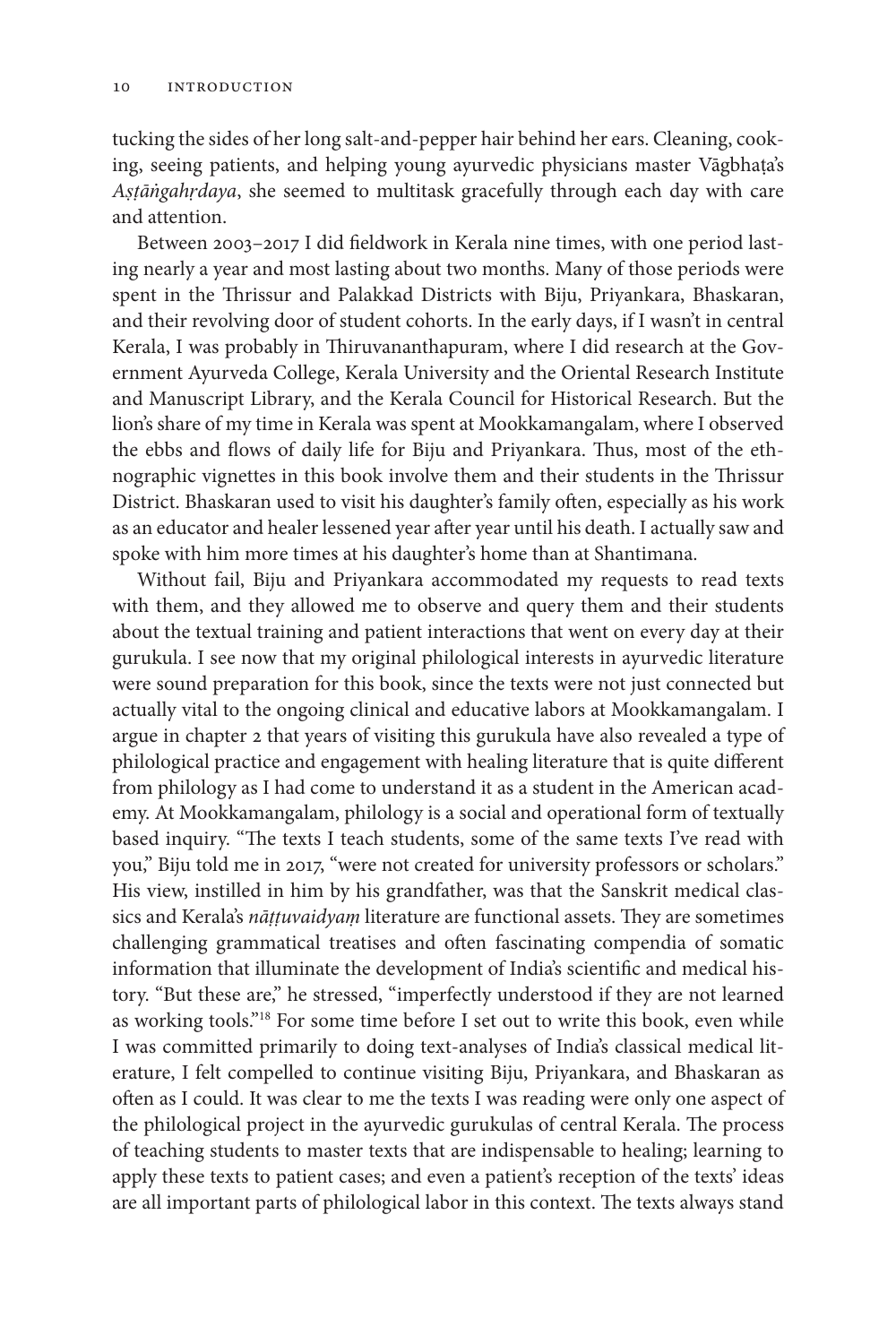in relation to what can be done with them, how the vaidya practices them and how she expects her patients to continue the lessons of her practice after they leave the gurukula. An ethnographic angle, it turns out, is essential to capture philological discipline in this setting.

Nearly every time I visited Mookkamangalam and Shantimana to read, parse, and translate Sanskrit and Malayalam texts, I was also a participant-observer of the educational and clinical work that transpired on site each day. Biju, Priyankara, and I never read nor discussed texts merely as texts per se, in the sense of physical objects meant exclusively for reading and study. Whomever happened to be reading with me was typically also seeing patients throughout the day, and our lessons were interlaced by patient visits and illness testimonies, which were followed by the drafting of prescriptions and conversations about how to prepare and take the recommended medicines. On rare occasions, a patient might show up at Mookkamangalam in very dire straits, unconscious or semi-conscious, in which case snakebite was often the cause, and the gurukula would quickly begin to buzz with life-saving activity. I address these kinds of occasions in chapter 4. But it suffices to say here that those incidents were few and far between during my visits to central Kerala. Most days were teaching days first and foremost, punctuated now and again by patient arrivals. Instead of life-threatening snakebites, most patients I observed suffered from dermatitis and skin disorders, non-fatal spider bites, and intestinal maladies. And while the arrival of a patient interrupted activities in the classroom, under the skilled direction of a guru like Bhaskaran, Priyankara, or Biju, a patient visit was always an organic and necessary part of gurukula philology. Doctoring patients at Mookkamangalam and Shantimana is vital to—or better, an extension of—textual practice. It's part of the textual teachings of the guru. Both aspects are fundamental to "the broader concern with *making sense of text*s," as Sheldon Pollock frames the philologist's most essential task.19

From my first to my last visit to Mookkamangalam and Shantimana, students were always around, observing and learning how vaidyas trained outside of the ayurvedic college system understood, explained, and practiced Ayurveda. These young men and women had many of the same textual questions that I had for Biju, Priyankara, and Bhaskaran. But they had additional and sometimes pressing interests about how to apply the lessons and knowledge in the classical texts to meet the needs of the ayurvedic clinic. Thus, whenever patients would arrive and announce themselves on Mookkamangalam's veranda, students of Priyankara and Biju would studiously follow their gurus from the classroom, where they had been reading and discussing Sanskrit words and sentences, to meet the patients and attend to the issues they presented. Bhaskaran, Priyankara, and Biju's comingling of vaidya-work and guru-work riveted me from day one, as much as, if sometimes not more than, the content of the texts I happened to be reading with them. I routinely characterize this dual professional skillset with the title *vaidyaguru*, "physician-teacher," throughout this book, although I also occasionally refer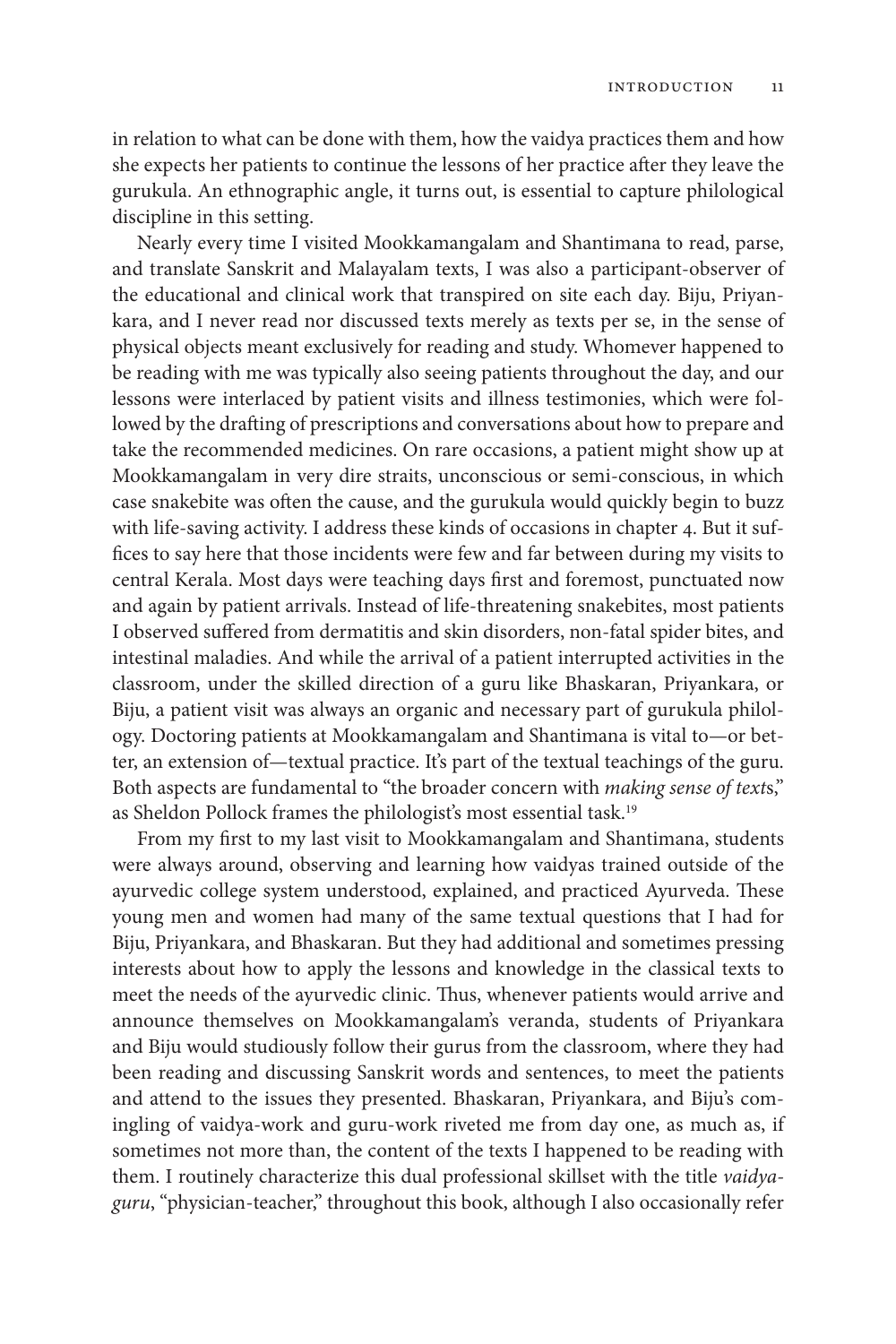to them by only one or the other title if the context pointedly showcases their work and interactions with patients in the gurukula clinic (vaidya) or work and interactions with students in the gurukula classroom (guru).

This title is more than a descriptive marker for ayurvedic experts trained in a Kerala gurukula; it highlights the dual nature of this book's formation and execution. The textual materials I initially brought with me to Kerala, as well as those that I discovered there, had to be read, understood, and discussed to fully grasp that texts in the ayurvedic gurukula are fundamentally practical. Textual studies of the Sanskrit medical classics in the context of the gurukula, in other words, are crucial not simply because they reveal meaning and information about illness and healing, but because they are taught to help the physician attend to the variability and chance uncertainty of the clinical setting. The former is part and parcel of the latter. Drawing on my sustained if periodic participant-observer point of view between 2003–2017, to make sense of the ethnographic observations about the uses and functions of texts in the gurukula in chapters 2 through 4, it's been critical to reflect and analyze from a point of understanding and appreciation of the history, contents, and forms that texts, as such, can take in this setting.

There is a natural back-and-forth between the history in chapter 1 and the theoretical reflections on the activities at Mookkamangalam in chapters 2, 3, and 4. Many of the pedagogical practices of the Kerala gurukula in the twenty-first century are imprinted by the modern history and classical literary bases of Ayurveda, constructing a present-day context that reflects the continuing impact of educational reforms on the lives of Malayali vaidya-gurus and their students. I have tried to pattern the relationship of ethnographic, theoretical, and historical writing in this book according to an association that Kirin Narayan described as the relationship between scene and summary in cinematic writing and filmmaking. Narayan adapted this approach from the memoirist Judith Barrington and applied it to her own fieldwork descriptions.20 Scenes, she explains, are ethnographic. They allow us to draw near to people and places, encouraging us to peer through entryways and apertures into spaces where people are situated, talking, and working. Wellcrafted scenes capture the activities and speech of a person as well as the physical and vocal reactions of the people that person is with. In Narayan's deft hands, scenes draw us into the spaces people occupy, and they afford readers an opportunity to observe like voyeurs or flies on the wall. Historical writing of the type in chapter 1 is different: it is summary. Rather than close-ups, summaries offer series of extending long-shots taken from variable distances. Scenes are linked to and should be placeable within the summary, Narayan explains, like a cinematographer takes a layered and progressively summative long shot: "embracing first the whole house, then the street, then the neighborhood, and then becoming an aerial shot, it takes in the whole city and maybe the surrounding mountains too."<sup>21</sup> If summaries of history condense stretches of narrative action into single shots (a chapter, as it were), scenes attend to particular moments of narrative action. When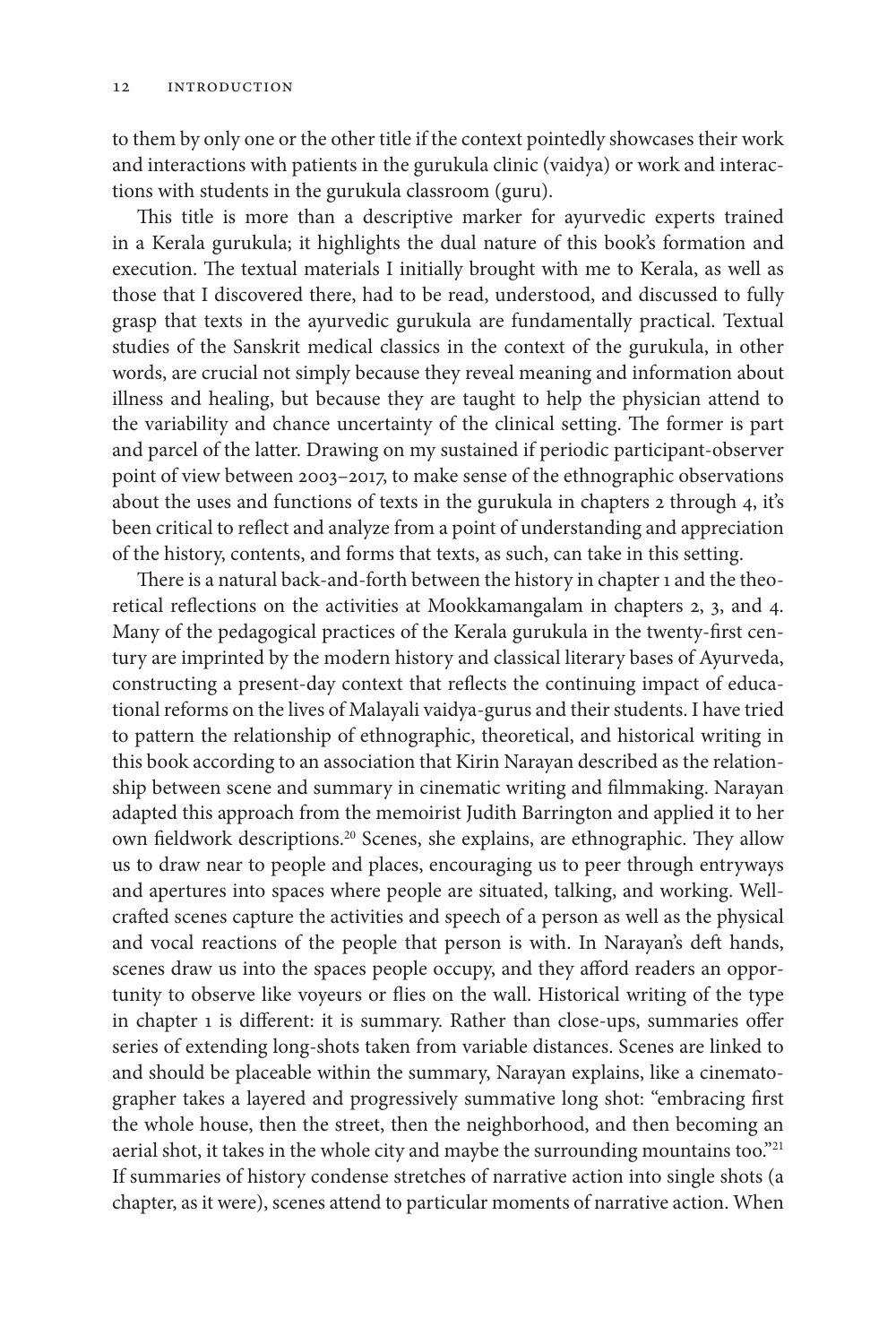they are stitched together, the cinematic style of writing that Narayan endorses produces scenes that lend depth and thickness to summaries, while the summaries structure, historically emplace, and add narrative cogency to individual scenes.

# AYURVEDA, PHILOLO GY, AND GURUKULA PHILOLOGY

Revisiting gurukulas and ayurvedic colleges in Kerala across two decades, in person and while preparing this book with my field notes, audio interviews and video recordings, probing and detailing the things I have seen vaidya-gurus do with texts as clinicians and educators, I find myself returning again and again to a type of textual reading–cum–practice that undergirds the entire ayurvedic gurukula enterprise: a commitment to deploy texts. At a place like Mookkamangalam, the curriculum amounts to a rigorous and impactful form of philology, with the patients, the sick and unwell, as beneficiaries. Vaidya-gurus teach students how to read and understand texts with the expectation that mastery of knowledge promulgated in one or more medical sources will necessarily lead to workable practice of that textual knowledge to effectuate healing. The Sanskrit medical classics are understood to be under-utilized if they are not rehearsed and drawn on as the basis for therapy. The achievement of the full range of things vaidya-gurus can do with the texts of their tradition to examine bodies, heal, and promote wellbeing is built upon and ultimately a manifestation of their ability to make sense of texts.

Many of the students and gurus I met between 2003–2008 at Shantimana and Mookkamangalam knew the contents, even by heart in some cases, and potential uses of Vāgbhaṭa's *Aṣṭāṅgahṛdaya*. During these five years, I visited Kerala every year, staying on twelve months in 2004–2005; other visits lasted anywhere between two weeks and three months. On a typical day, I read the *Aṣṭāṅgahṛdaya* with Priyankara and Biju, while one or two of their students would observe us, occasionally joining our readings and conversations. I studiously jotted notes in the margins of the texts I brought with me, and later in the evenings, back in my room, I prepared translations of the verses we had read earlier in the day. It would have been apparent to any onlooker that I handled and related to a text differently than Priyankara and Biju did. For me, a Sanskrit text like the *Aṣṭāṅgahṛdaya*, which I wasn't able to study with a specialist at my university, was like a literary puzzle. Its pieces and therefore meaning tended to fall into place primarily via untangling grammar and vocabulary. My ability to make sense of this text was mostly contingent on language rules that I had studied in classrooms, often while also reading *nyāya, kāvya*, the Vedas and Purāṇas, or the epics (i.e., not ayurvedic literature), using the "classic" Sanskrit textbooks used by instructors at many universities in the United States: Perry's *Sanskrit Primer*, Macdonell's *Vedic Grammar*, Whitney's *Sanskrit Grammar*, Lanman's *Sanskrit Reader* and, by the time I was in the field in Kerala in the early 2000s, the Goldmans' *Devavāṇīpraveśikā*.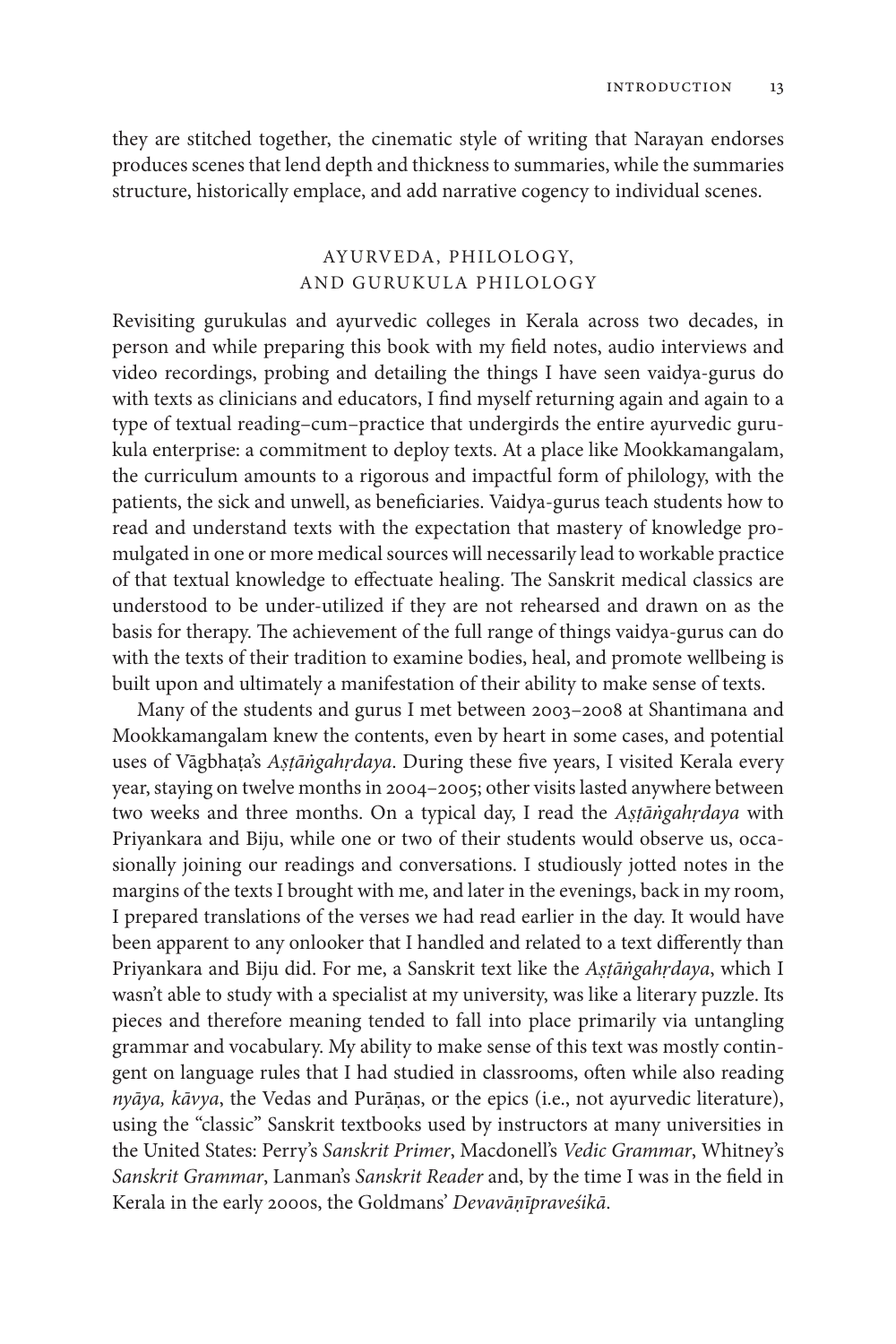In 2003, I learned that Priyankara and Biju had memorized the entire *Aṣṭāṅgahṛdaya*, and their best students could recite large portions of it from memory. They not only had more experience than I did with this classical source, but they also had a very different kind of experience with it. For these vaidya-gurus and their students, the text's multiple meanings all drove toward a purpose that was not just literary, in a bookish sense, as much as it was technical and operational. For them, the end of the text, as it were, the reason it was compiled in the first place, and the whole point of scrutinizing it, rested on its practicality. Whereas I made notes in my copy of Vāgbhaṭa's classic to ensure I had a chronological and intertextual sense of its verses and chapters, those who were skilled enough volleyed the knowledge of the *Aṣṭāṅgahṛdaya* synchronically, combining information not only from different chapters of the text itself but also from other Sanskrit and Malayalam sources they regarded as relevant to the particular topic or lesson being considered that day. They recited and discussed the text with the goal of mastering it for the purpose of treating the ailments of their patients. At the time this seemed like, and indeed it is, an entirely straightforward pursuit for a physician. The *why*  that motivated *how* Priyankara and Biju made sense of the *Aṣṭāṅgahṛdaya*, however, cast in sharp relief some differences in our respective philologies. Language and grammar mattered for both of us, naturally. But this Sanskrit medical source was far more than a scholarly product in need of historical contextualization and explanation, the primary aims of my close reading. Priyankara and Biju helped me in these pursuits, to be sure. But the raison d'être of education at Mookkamangalam and Shantimana was—and it continues to be for Biju's work with students today—to actuate curative uses of the knowledge of the texts, in effect to practice texts. This applied element leads to concrete results: healing is the overall goal and, for patients, recovery is surely the most desirable outcome of meeting with a physician. Applicability here also points to gurukula philology as a potent pedagogy, useful to understand how old texts have been and are used in India and what philology as a discipline in this setting means and is, and how it might help us rethink it as a method in other contexts. Namely, it is a regimented and controlled engagement with textual traditions that is learned through reading, memorization and inquiry and, of necessity, also entails practice.

The turn away from intensive study of Ayurveda's classical literature in ayurvedic colleges through the greater part of the twentieth century basically rendered the practice of texts motivating gurukula philology moribund in Ayurveda in most of India. The discipline has persisted in Kerala's gurukulas, and the textual practice that I describe in this book reflects the south Indian ayurvedic practitioner's approach to her or his work. On my view, these practitioners do the work of philologists, though perhaps they do not do the kind of philology we might think of in Europe and the United States, the type of philology, for example, that many classicists and Sanskritists in European and North American academia do. I take philology to be an appropriate label to describe what unfolded when I watched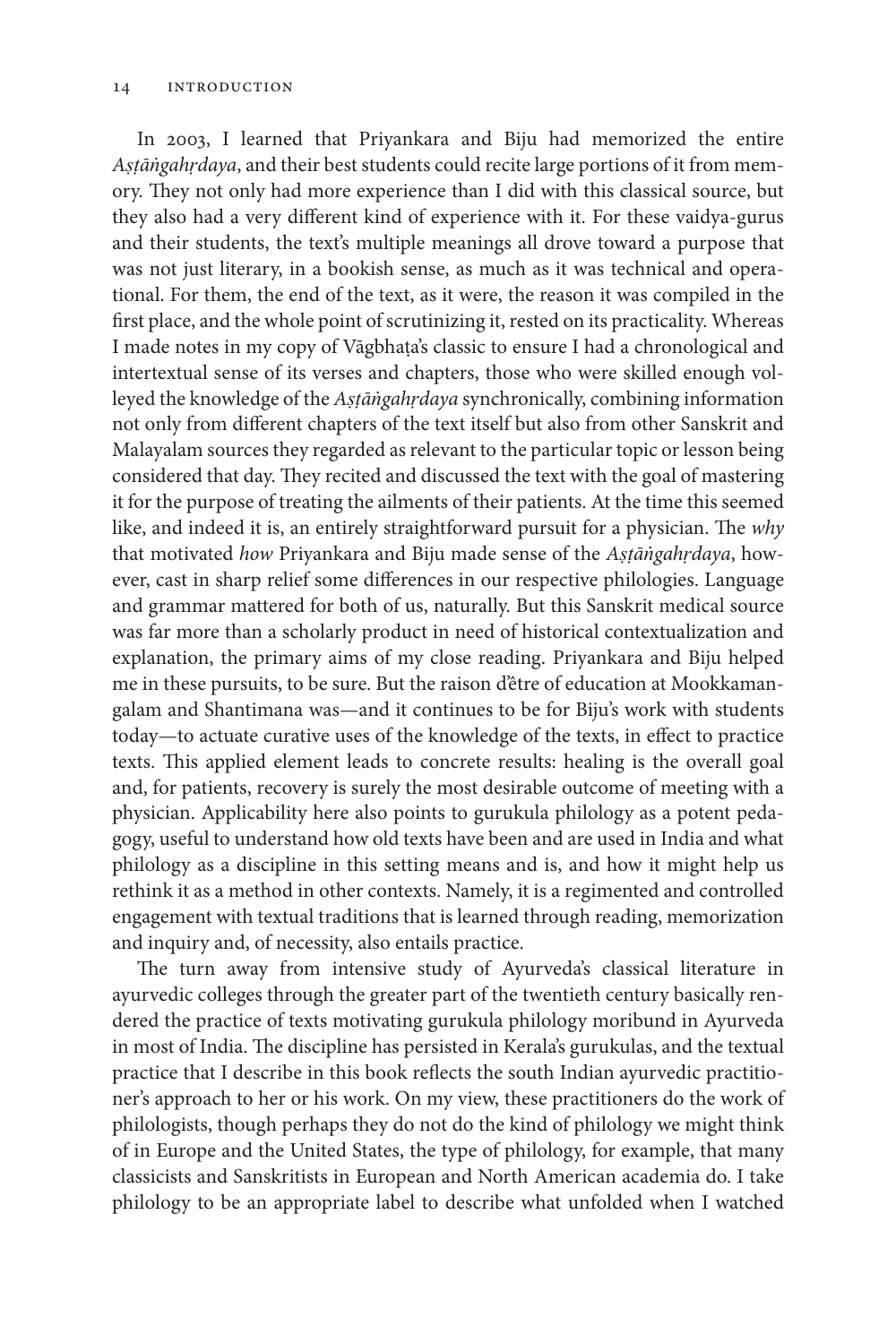Bhaskaran teach the *Aṣṭāṅgahṛdaya* to Biju at Shantimana and Priyankara treat patients at Mookkamangalam. All three—Bhaskaran, Priyankara, and Biju—are philologists for reasons that conform to definitions of philology arising out of scholastic traditions in Europe, where the modern practice of philology (and allied fields, such as comparative linguistics) emerged and developed, as well as scholastic traditions in India, where the study of texts and their histories and cultures has been around for a very long time. They do much the same work that famed and pioneering European philologists like Lockwood, Tolkien, Champollion, and Nietzsche did, albeit they work exclusively with Sanskrit, Malayalam, and Manipravalam literatures. (Biju has further expanded his repertoire to include Hindi and English sources as well).

Yet Bhaskaran, Priyankara, and Biju also extend the educational discipline to the sphere of practice in ways that European and North American philological scholarship typically has not. They practice the texts they study and make their knowledge performable and, ideally, transformative for the ill and physically impaired. The target community of their educational and healing practices also sets textual practices in the south Indian ayurvedic gurukula apart from some philological customs forged outside of South Asia. Gurukula philology is ultimately for patients, known as *rogin*s in Sanskrit: "diseased people." Who these people are and how they are implicated in the practice of texts is a critical and recurring theme in chapters 2 through 5.

In the next chapter, I discuss the creation of ayurvedic college education and present historical causes that drove some recipients of BAMS degrees to study *āyurveda* in Kerala's gurukulas. The subsequent chapters on pedagogy, knowledge exchange, and ritual then illustrate how vaidya-gurus in Kerala see their work as concerted and ongoing attempts to implement classical knowledge in the presentday. Philology is the discipline of study that most closely captures the nature of their work and yet, at the same time, the vaidya-guru's labor expands our understanding of this language and literature-based discipline. And while I appreciate Michael Witzel's observation that "to merely mention the word [philology] is already the kiss of death in some circles," it is a critical conceptual lodestone for this study. My impulse to identify a particular ayurvedic philology that is forged in the gurukula through extensive training in textual editions and interpretations of texts for the purpose of healing arose somewhat intuitively in response to my early academic training in the United States.<sup>22</sup> As opposed to the particular instantiation of philology in the south Indian ayurvedic gurukula, the framework for philology that I learned in school was largely shaped by the field of Classical Indology. Just as Witzel commented that one of his colleagues at Harvard "once explained philology to [him] as 'the study of a word,'" suggesting the discipline's historical linguistics and etymological-heavy preoccupations, I frequently confronted approaches to the study and understanding of Indian texts with the same attention to linguistic minutiae at the expense of larger questions about the production, reception, and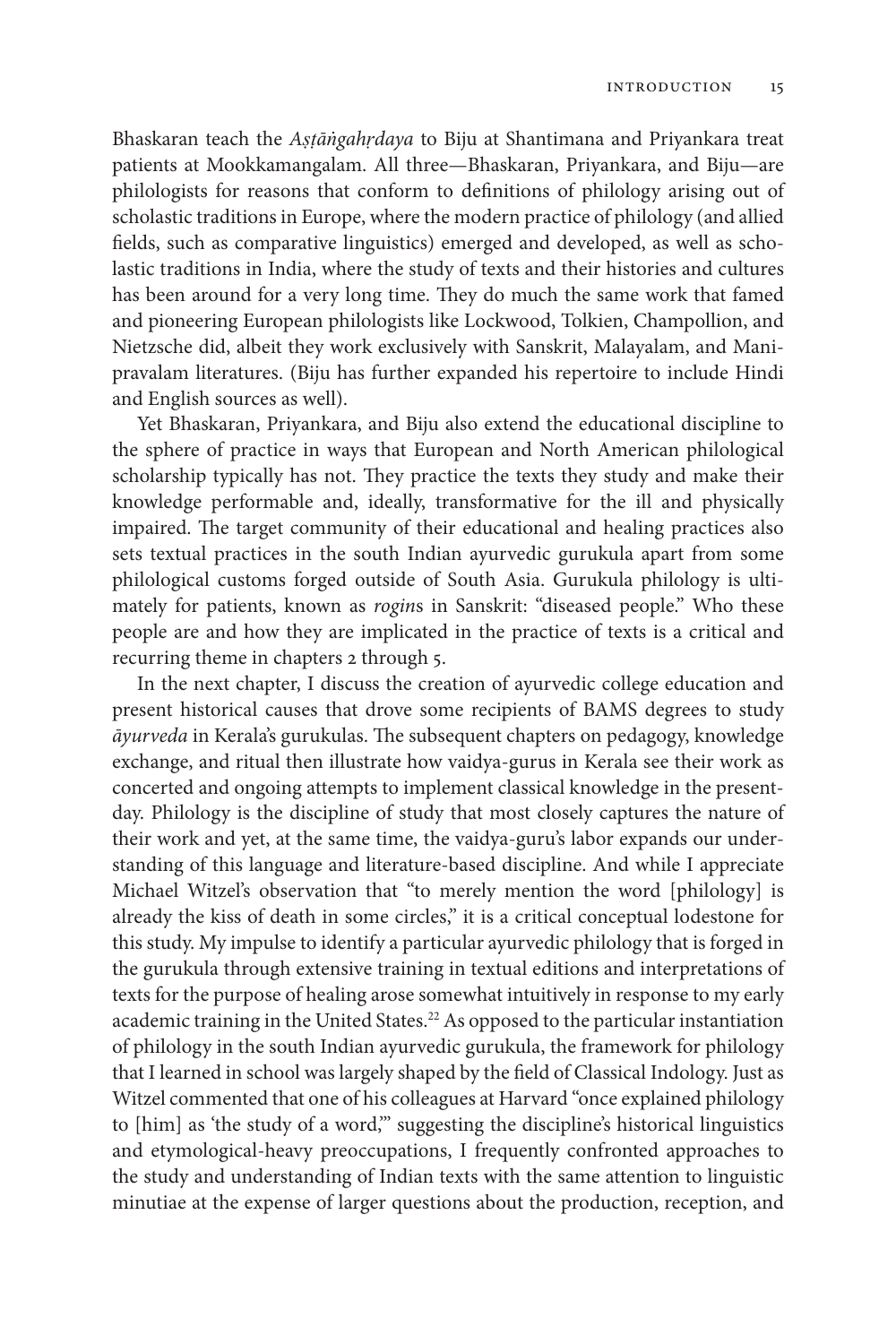uses of the texts in the past and/or present. For his part, Witzel propounded a view that pushes back against and counters such a narrow form of textual examination, expanding the exegetical project in general and the Classical Indological worldview in particular, preferring "to define [philology], as . . . '*kulturwissen*schaft based on texts,' or 'the study of a civilization based on texts."<sup>23</sup> I would tailor Witzel's definition to suit the south Indian ayurvedic gurukula, and say that philological work is the study of the human condition based on texts in order to induce wellbeing. While the second chapter contains the most straightforward and sustained discussion of gurukula philology in the book, the other field-based chapters on knowledge exchange in the doctor-patient encounter and the performative aspects of healing are equally grounded on the uses of textual meaning that vaidya-gurus deploy when they practice texts. In anticipation of specific expressions of the practice of texts later on, I would like to now briefly explore the kinds of usable meanings I have seen vaidya-gurus generate from texts for the purpose of treating patients.

Philology has a rich history in Europe, deriving its name from Greek *philología*, which conveys a sense of loving reason or words and, by extension, a love of literature and learning. The term retained the meaning "love of literature" when it entered English in the sixteenth century via Middle French *philologie*. As an academic discipline, in the nineteenth century, philology came to mean the study of the historical development of languages, and in Europe and North America it has frequently encompassed literary criticism, history, and linguistics. In the context of South Asian languages and texts, in the wake of trailblazing studies by William Jones (1746–1794), Henry Thomas Colebrooke (1765–1837), August Wilhelm Schlegel (1767-1845), and others, as well as the formation of the Asiatic Society in Calcutta in 1784, the philological study of classical Indian languages became unplaced and movable. "Europeans no longer had to go to India to learn from pandits," James Turner observed, producing at once an apparent gain for the study of Indian literature and culture and a significant loss: "Henceforth European Sanskrit philology was largely cut off from the wells of Indian learning that had irrigated it in its infancy. The Calcutta orientalists [like Jones and Colebrooke] who survived India took their Sanskrit learning back to Britain with them."24 Then, sparked by an increasing preoccupation with Sanskrit in European universities and alongside the creation of academic associations like the Société Asiatique (1822), Royal Asiatic Society (1824), American Oriental Society (1842), and Deutsche Morgenländische Gesellschaft (1845), Classical Indology developed as a philological field dominated by textual criticism and the manufacture of critical editions (based on, for example, variant readings of manuscripts, conjecture and emendation, and historical linguistics). This type of scholarship foreshadowed the area-studies paradigm that blossomed post-World War II, contributing to the expansion of "European perspectives on the history and civilizations of the world."25 The movement of premodern Indian texts outside of South Asia also had the effect of narrowing Classical Indology's ambit of analyses to deemphasize, if not sometimes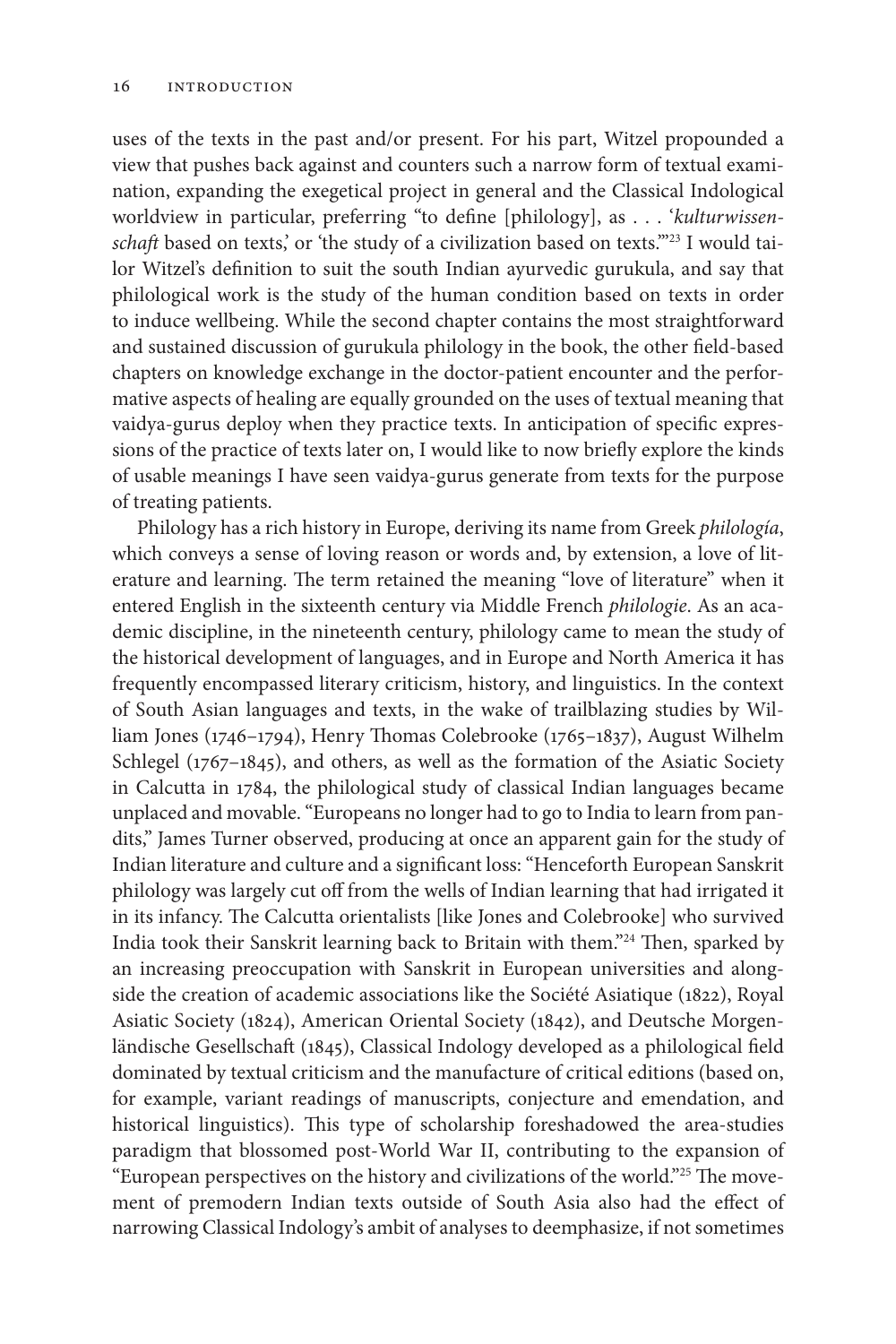exclude, in-depth consideration of the ways that premodern texts enjoy continued use among Indian scholars and professionals in the present day. Sanskrit grammars and comparative Indo-European textbooks were produced in Europe and North America, and increasingly scholars studied India's literary past with Indo-European linguists in their home countries, learning about Indian society and culture in books, oftentimes beside linguistically-related literatures from ancient Iran and Europe for comparative purposes, without needing to travel to the subcontinent.

My description of philology in south India's ayurvedic gurukulas diverges in some measure from philology as it's often seen in Classical Indology. It rests on an interdisciplinary view of the discipline that resembles recent iterations of *Modern* Indology more than *Classical* Indology, especially in the former's attempt to triangulate classical and vernacular texts with contemporary anthropology, sociology, and politics. It may be true that some Indologists trained in the Classical fashion, going back to Jones and Colebrooke and including some scholars today, have done and do augment their research with ethnography. Trips to "the field" often involve visits to manuscript libraries and archives, collecting by handwritten transcription, photocopy, and photograph various details about primary source materials. Sometimes Classical Indological publications are prefaced with accounts of authors' meetings with traditional Indian pandits who specialize in the subjects and literatures in the texts they are studying and critically editing. But the sustained fieldwork common in social and cultural anthropology, the type forged by Malinowski and cultivated by Boas and his students, has not been and isn't de rigueur in Classical Indological scholarship today. Conversely, the combination of fieldwork with language analysis is fundamental to Modern Indology. My description of the practice of texts as gurukula philology among south Indian vaidya-gurus thus contributes to what might be called new directions in Modern Indological scholarship.

The type of philology I depict here is drawn from prolonged periods of participant-observation among Malayali vaidya-gurus, their students, and their patients. The collective readings and interpretations of ayurvedic literature these people do in the gurukula, to first learn language and meanings contained in texts, is only the beginning of their philological practice. Insights into the language and meaning of texts open up and help us begin to address questions of "literary history, customs, institutions, etc.," in much the same way that Ferdinand de Saussure understood philology to operate in his posthumous *Course in General Linguistics*. 26 For Saussure and other nineteenth and twentieth century scholars of language in America and Europe like Leonard Bloomfield and Saussure's student, Antoine Meillet, philology was tantamount to the study of culture via literary documents (reiterated by Witzel's *kulturwissenschaft* based on texts).27 The focus on cultural awareness derived through texts led Saussure to comment in a letter to Meillet that philology was about much more than language in texts. It involved discovering information about "certain people having certain origins," which pointed, he wrote, to "this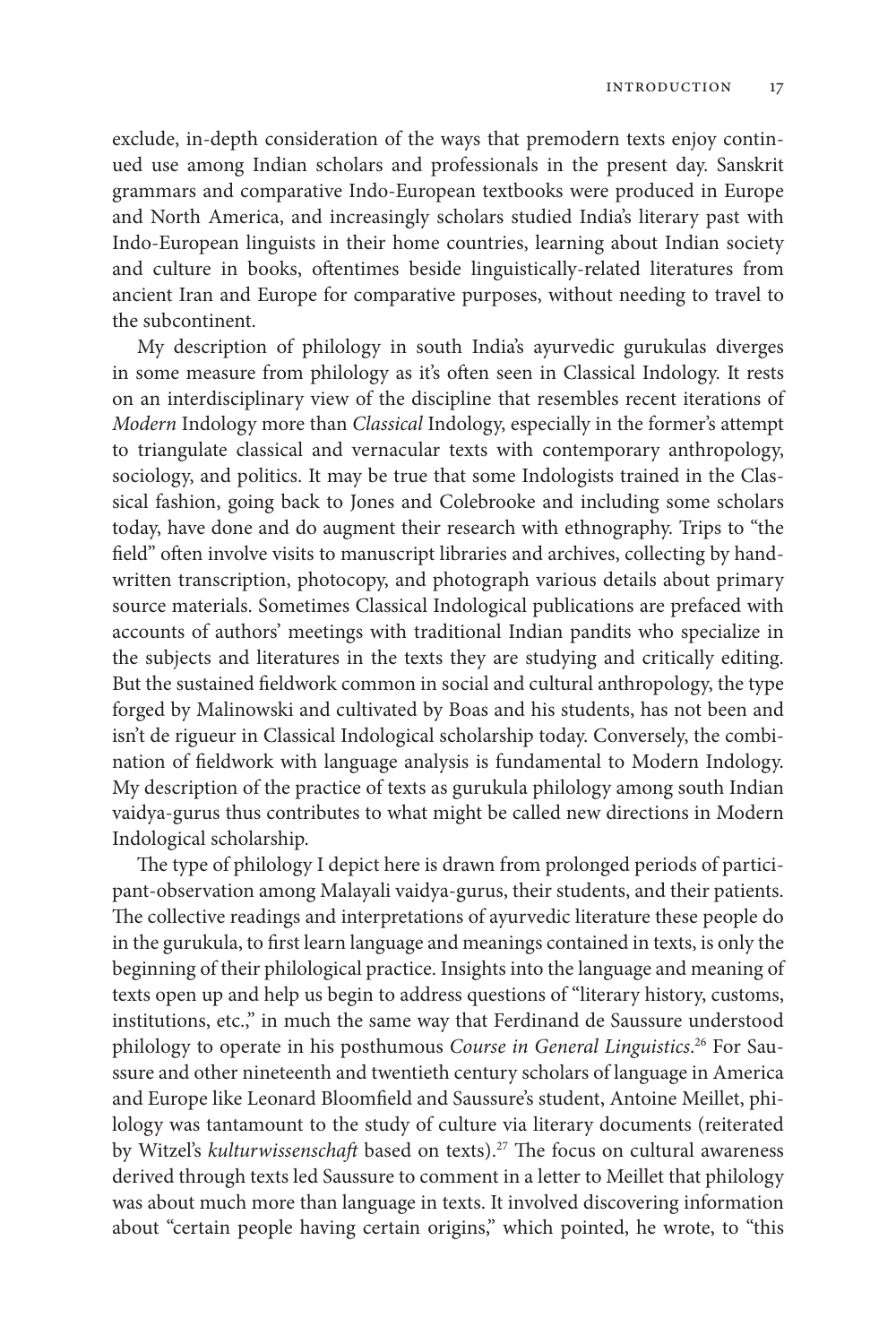almost ethnographic side [of philology] that keeps me interested."28 The culture that ayurvedic literature articulates and to which Kerala's vaidya-gurus belong and contribute is an assemblage of people who heal and who need healing. They are physicians and patients, people who escort patients to meet physicians, and families and communities who may help patients recover and have an interest in seeing patients move from illbeing to wellbeing. It's in the interpersonal relationships of these people who come together under an ethos of healing, governed by principles of sickness and health, patienthood, and wellbeing, that the vaidya-guru's improvisatory handling of texts in an ever-changing clinical site morphs into an interpretation and social performance of those very same texts to assess and treat patients. This latter component, to the extent that it (ever) plays a role in Classical Indological studies of Ayurveda, often appears as conjecture or rehearsal of what the texts say they should be used for. And it typically stops there.

The performative expression of first-order textual scrutiny is an essential part of gurukula philology. On the one hand, it is an ethnographic and interpersonal direction that vaidya-gurus imbue in their philological labor. On the other hand, for the scholar, being there (participant-observation) is critical to grasp the full extent of the social and cultural import of the combination of education and healing that motivates the practice of texts. It is not enough to read about it in the classical Sanskrit and regional medical literatures. Vaidya-gurus actively comment on and attempt to bring understanding of what constitutes wellbeing to sick people and the communities they live in. Texts aid the vaidya-guru to think ethnographically about the experiences of illness and patienthood and then operationalize healing knowledge to try to reverse the pathology of disease and ameliorate the patient's embodied ontology of sickness. The direct link of the second-order, performative component that we see in the practice of texts in the ayurvedic gurukula was transformed and essentially eliminated from ayurvedic practice as it came to be taught in the modern college curriculum. It continues in parts of Kerala, however, and as I explain in the following chapters the vaidya-guru's practice of texts implicates and illuminates multiple literary histories, rituals, and social customs that underscore the changing import and history of Ayurveda's position as an institution of healing in India. Comprehensive cultural interpretation and involvement agree with the nature of this life science (*āyurveda*), which is, moreover, why I consider Bhaskaran, Priyankara, and Biju to be philologists and why, as noted above, the practice of texts can be good to think with to explain and understand aspects of south Indian society.

Bhaskaran, Priyankara, and Biju take part in and shape a social and cultural economy of meaning-making when they read, interpret, and practice texts. In so doing, they *do philology* in the form of mukhāmukhaṃ (face-to-face) learning and healing. These practices rest on a tripartite disciplinary skillset comprised of the central philological undertakings in Sanskrit literary cultures identified by Sheldon Pollock: text constitution and editing, analysis and interpretation, and emendation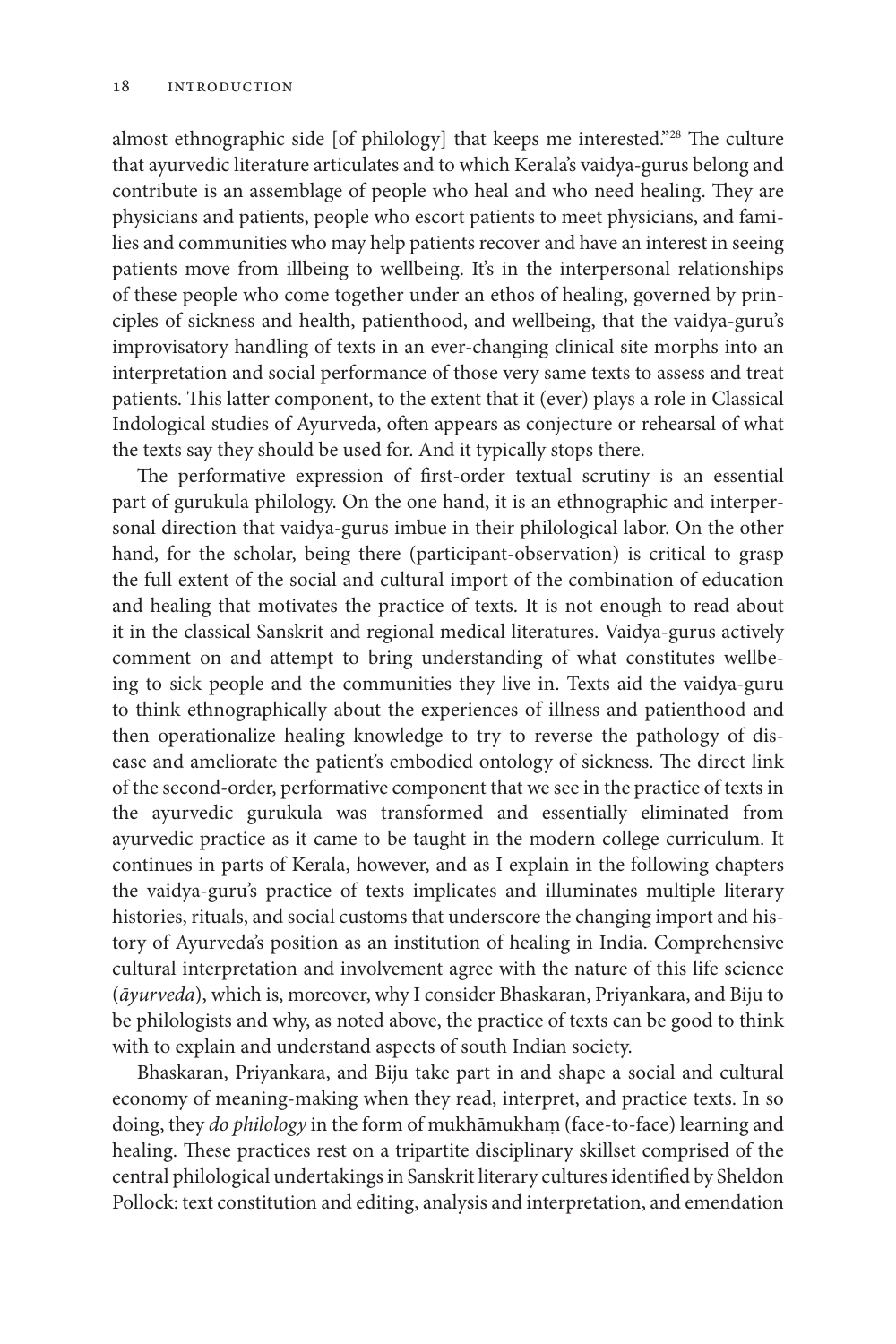and literary criticism.29 These tasks are expressed in semi-analogous Sanskrit terms in the *Carakasaṃhitā* as *vākya*, *vākyārtha*, and *arthāvayava*. As I explain in the following chapters, the vaidya-gurus and students I observed in south India are philologists in the emblematic Indian model of the commentator, whose chief concern is to interpret texts and teach others how to read and interpret texts.30 Yet, when Bhaskaran, Priyankara, Biju, and their students practice texts, they also philologize with a commitment, ultimately and necessarily, to create commentaries that are therapeutic in ways that bring about real and physical transformation. Commentaries in the south Indian ayurvedic gurukula are cumulative and intertextual. Due to the improvisatory social nature of the gurukula's clinical space, they are oral and conversational and thus also evanescent (although in recent years there have been efforts to put some of Bhaskaran's commentaries into writing).<sup>31</sup> In the presence of a new patient the vaidya-guru's interpretation and expansion of Vāgbhaṭa's *Aṣṭāṅgahṛdaya* or Nārāyaṇa's *Jyōtsnikā*, for example, function both as a secondary and a primary knowledge form (*vidyāsthāna*).<sup>32</sup> In the former instance (commentary as secondary knowledge), the vaidya-guru expresses already established technological knowledge, reaffirming a history of medical commentary that has come down from earlier practitioners and teachers. In the latter instance (commentary as primary knowledge), the vaidya-guru draws on her own patient case histories and a rhizome of root sources to create extemporaneous and epistemically creative assemblages of knowledge to treat daily encounters with new illnesses, relationships, and situations. Similar to Witzel, Pollock's understanding of philology echoes Saussure's assessment a century earlier about the value of the discipline to humanistic inquiry, and in the spirit of their articulations I propose that the philological practices underlying education in the south Indian ayurvedic gurukula are designed to confront, wrestle with, and in the end use three fundamental types of textually-derived meaning.

The first is textual meaning. We have to read texts to determine this type of meaning and, as is often the case with Sanskrit scientific literature, support our readings with existing commentaries on root texts. What message(s) does a text convey? We might be able to pick up this information at a glance or by skimming. But here, and in the ayurvedic gurukula, textual meaning springs from the kind of philology that Roman Jakobson famously described as "the art of reading slowly."<sup>33</sup> This is the face-value meaning of texts, what texts say. The *Aṣṭāṅgahṛdaya* is *the* Sanskrit classic that Kerala's vaidya-gurus teach, and it is the text they cite most often when they treat patients. They also rely on local healing traditions, most of which have both oral and written lines of transmission. But when they teach and cite vernacular literatures, they put them in conversation with the *Aṣṭāṅgahṛdaya*  and the other Sanskrit classics as a way to explain the core literature of *āyurveda*. In the process, they also amplify and extend the ayurvedic corpus as needed to meet specific questions and problems that arise in the clinical setting. Proficiency across multiple sources enables vaidya-gurus to explore and explain what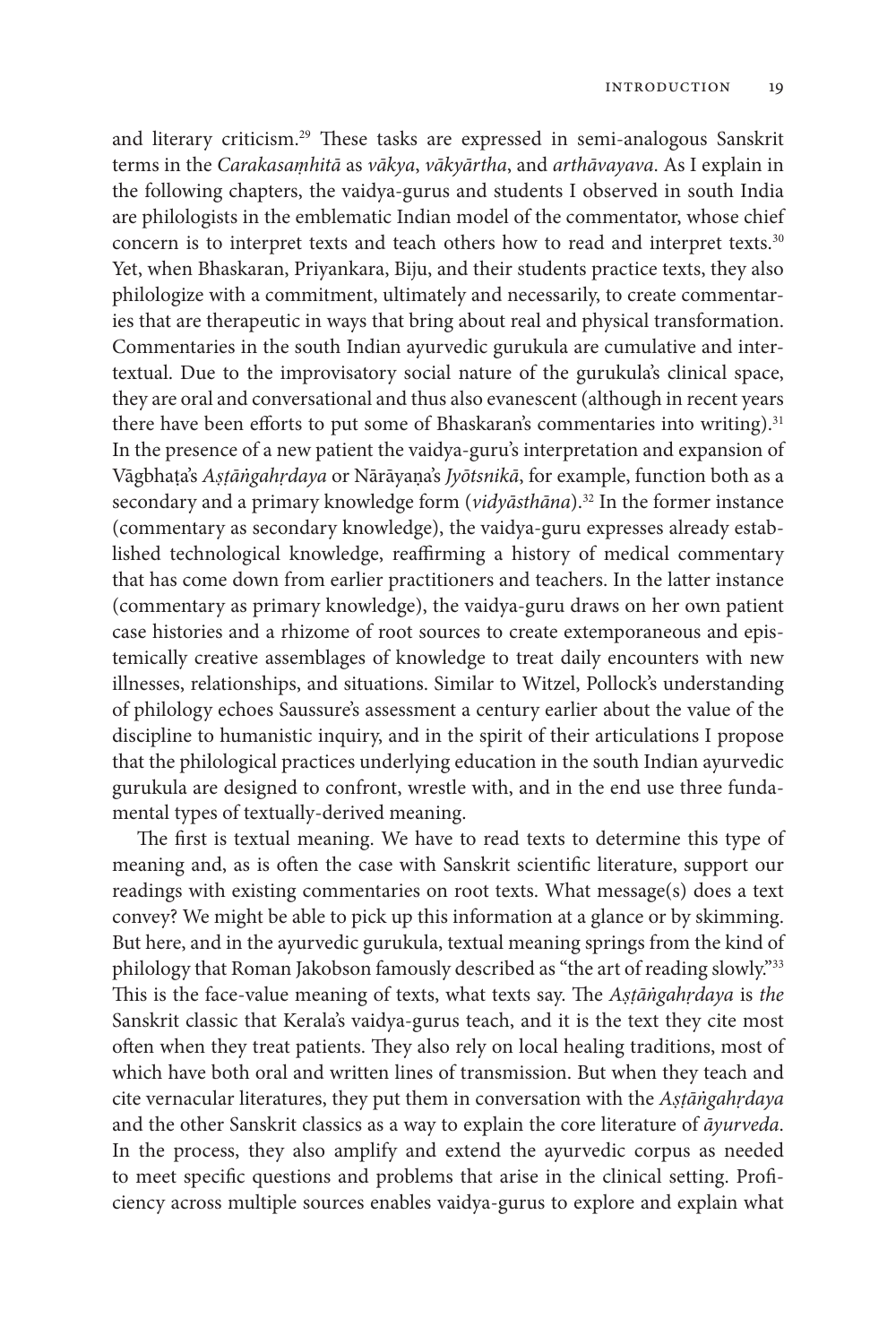the *Aṣṭāṅgahṛdaya* means, discover alternate readings, and at times create their own commentaries on Vāgbhaṭa's classic. When they teach this and other texts, seasoned vaidya-gurus help their students to understand what the texts mean in context—in the past, when they were produced, as well as today, as they practice them with patients. Reception and interpretation of the texts they teach (attested in commentarial tracts, for example) is also part of a vaidya-guru's attempt to clarify the cultures in which ayurvedic texts were created, much like Witzel's idea of *kulturwissenschaft*. Vaidya-gurus not only read texts slowly to suss out meaning, in other words; they also read and explain them as historically manufactured cultural products.

Arising organically from textual meaning derived from slow readings, the philological work of vaidya-gurus also generates contextual meaning, which is the second type of meaning-making at play in gurukula philology. A determination about the values and uses of texts for the historical actors who composed them reveals this type of meaning. Commentaries are essential here, and indeed some of them are as well-known as the core texts upon which they comment. The meeting of classic and vernacular literatures is also important. Commentaries on Sanskrit sources—which are frequently written in Sanskrit, although in Kerala some are composed in Malayalam as well—over time create a type of meaning that reflects the historical phases of the tradition, helping us to identify, as Pollock put it, "the history of textualized meaning."34 This, in turn, opens up the prospect of identifying radically different, and perhaps unexpected, landscapes of culture, systems of power and negotiation, and institutions of authority in which the knowledge in the texts we read were (and perhaps still are) embedded. The ongoing apprehension and explanation of contextual meaning in the Sanskrit classics and regional medical sources in the teaching-healing efforts of vaidya-gurus effectively contribute to a recreation of contextual meaning, day after day, in response to and alongside earlier actors from older and other cultural contexts where the wellbeing and vagaries of the human condition were the cynosure for producing knowledge about healing, just as they continue to be for the vaidya-guru today.

The third type of meaning reflects the positionality of the reader vis-à-vis the text, and it involves a degree of self-assessment. In the south Indian gurukula, this arises when vaidya-gurus interrogate their own prejudgments about illness and wellbeing, about the lineages within which they have been trained, and the relationships of their patients and students to the texts they use in their teaching and treatments. For those who work closely with texts, this register of meaning-making implicates personal milieus in ways contextual meaning does not. It asks us to pause when we read and reflect on texts, to ask ourselves if we are reaching real historical understanding, while at the same time not falling prey to the idea that we may somehow remove ourselves from the texts we read and interpret. In the Pollockian version of philology, this type of meaning-making urges slow-reading philologists to reflect on the motivations and hoped-for outcomes of their work.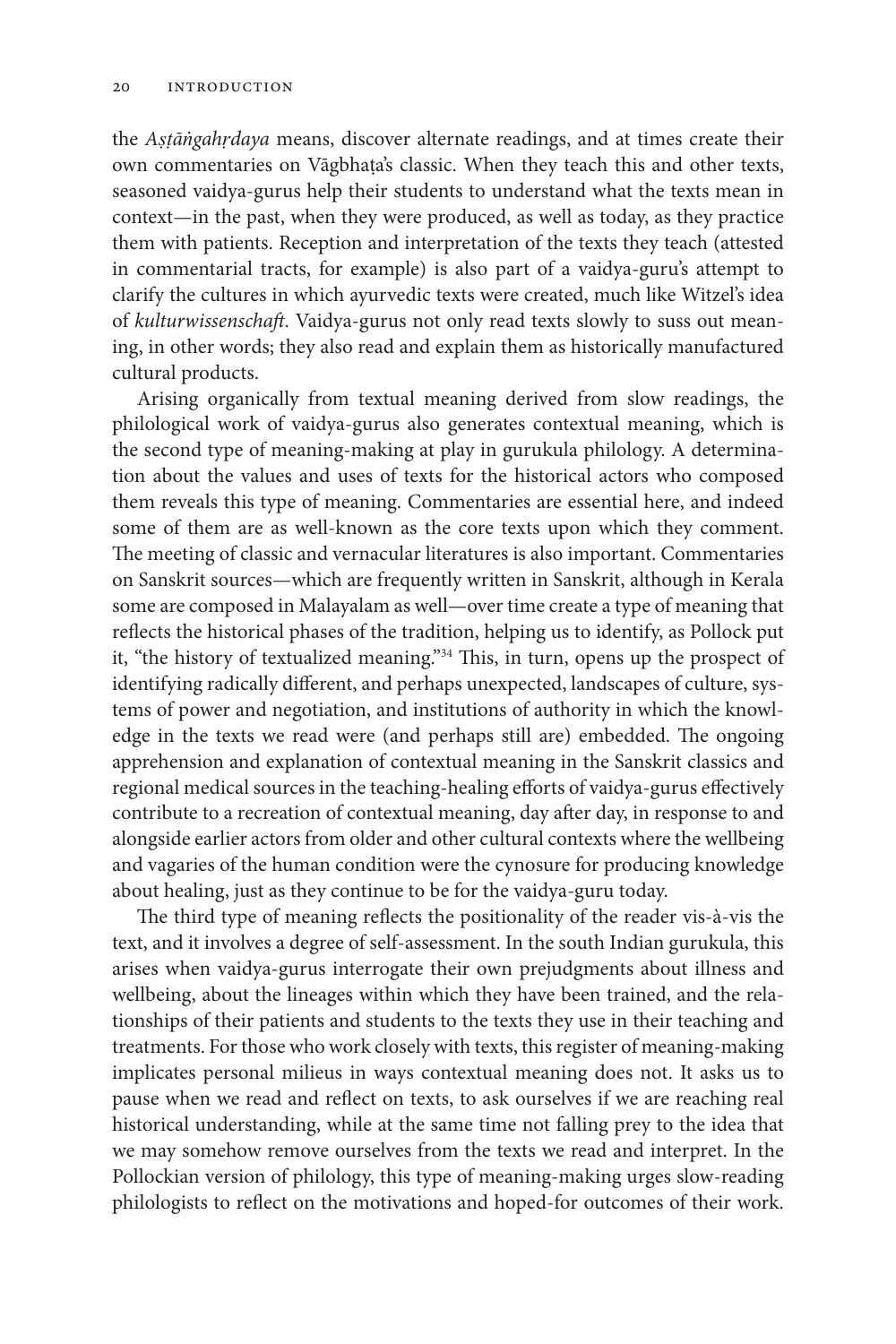It presses them to probe the various ways in which the materials they read and interpret are useful *to them*. Self-awareness is thus key here, as is constant selfenquiry: How do the claims of the past in the texts we read impinge on us and our relationships and commitments today?35

The first two types of meaning-making are evident in mukhāmukhaṃ instruction at Shantimana and Mookkamangalam, as I explain in chapter 2. The third is less obvious in the ayurvedic gurukula, although it is immensely important to an observer's investigation of what vaidya-gurus do (and say they do) with texts. Philological practice described by Pollock, Jakobson, and Saussure provides an open-ended and flexible depiction of the discipline. And while it's true a method of reading slowly could be taken as an approach that any careful reader—not only the philologist—might do, the definition's plasticity was, I suspect, calculatingly designed. Flexibility does not invalidate the discipline or render it insubstantial or easy. The three types of meaning derived from the study and use of texts adumbrated above draw our attention to approaches within philology that require an epistemological mindset that allows one to treat texts as ever-developing knowledge bases meant for technical applications that will necessarily change (for example, with each new patient and illness). This type of philology is not aimed at making critical editions and forming stemmatics. It instead asks how Ayurveda's past literary cultures contribute to current conversations about self-care, wellbeing, and the patient experience of disease. The Malayali vaidya-gurus I have observed and write about in this book consciously chose to read the Sanskrit medical classics slowly and to teach their students how to read slowly for the purpose of making sense of Vāgbhaṭa's *Aṣṭāṅgahṛdaya* and its past and present functional contexts. This is not a conscious choice all literate people make when they read. It is a mindful decision about method and objective that involves translation, in the service of interpretation, and ultimately the application of textual knowledge. This philology is also *medical* in that healing concerns motivate the vaidya-guru's teaching and interpersonal activities within the clinical space of the gurukula. But whereas the vaidya-gurus I know in Kerala are able to cite manuscript disparities in a stemmatic genealogy of a text like the *Aṣṭāṅgahṛdaya*—that is, to contribute to scholarly conversations of the Classical Indological sort—their readings with students and conversations with patients are intended to develop humanistic inquiry and understanding in direct ways that textual derivations and conjectural emendations typically do not invite. In doing so, they ensure the idea and practice of medicine in the gurukula reflects the expansive latitude and interests of the classical Indian life science they teach and practice.

The philological toils of teaching, learning, and healing in Kerala's gurukulas have been honed by Malayali vaidya-gurus over many decades, and the process continues to evolve today. It is a fairly straightforward task to identify how these physician-teachers practice texts by making meaning according to the things that texts say and by understanding the contexts in which these texts were made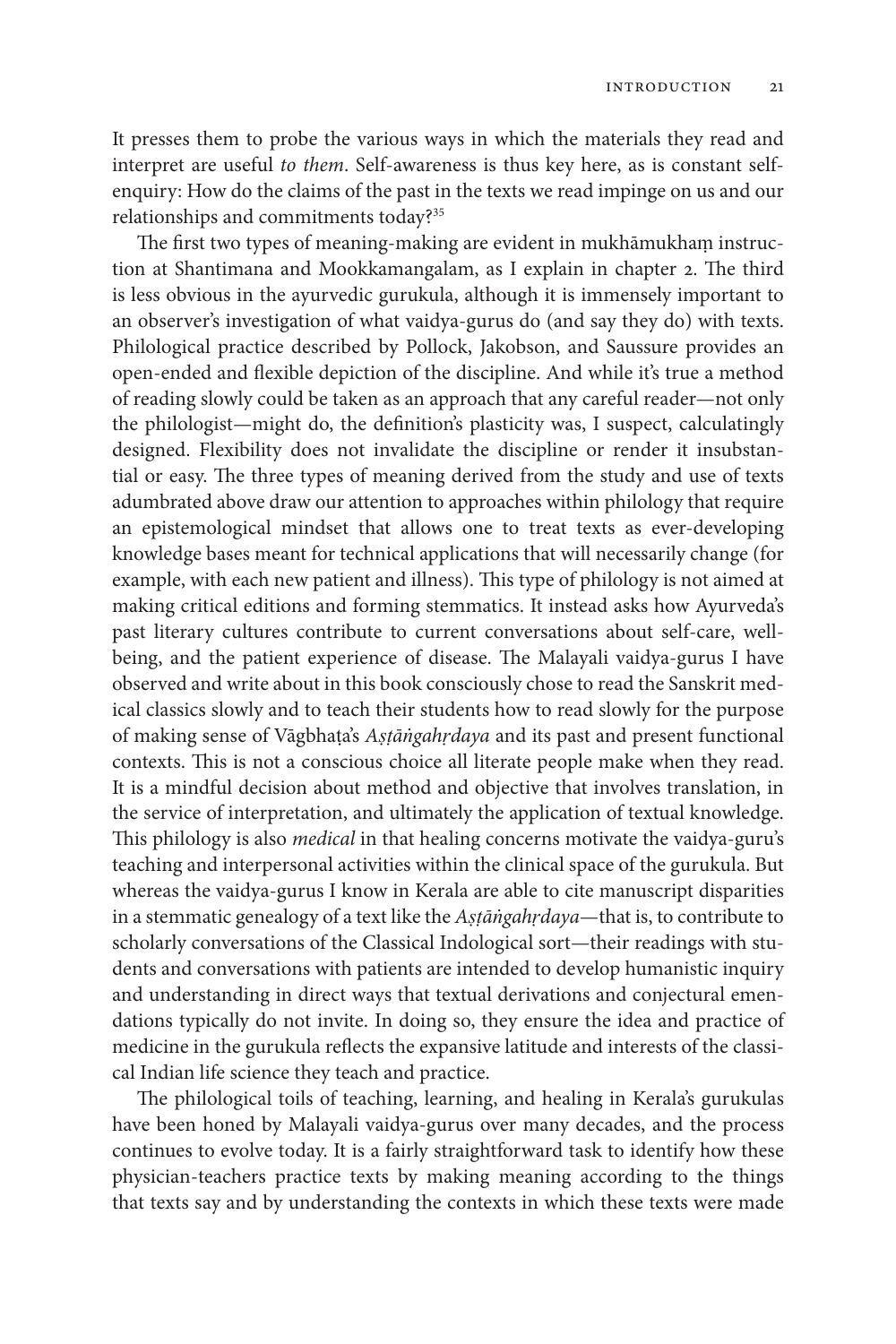and continue to be useful. To unearth the extent to which Kerala's vaidya-gurus engage in self-critical reflection about how, when, and why they bring aspects of their own cultural views, socioeconomic backgrounds, and aspirations to their interpretations of the texts they teach to students and practice with patients is less obvious. This information has emerged over the years in small talk at the end of a day's work, when I got the chance to speak with the teachers and students in unstructured conversations about casual matters that on the surface might appear ancillary to Ayurveda. It is no less important than the first two types of meaning-making, and to an extent this register enters into the discussion in chapter 3 on knowledge exchange between physicians and patients and the values that motivate vaidyas to treat sick people at all. Nevertheless, this introspective type of meaning is the least developed of the three registers of philological meaning-making in the book.

## GURUKULAS AND COLLEGES: "PURE" AND "MIXED" AYURVEDA

In his sweeping study of ancient Indian education, Radha K. Mookerji classified the gurukula as part of an oral system of education known on the Indian subcontinent as *gurupāramparya* ("teacher lineage") or *sampradāya* ("tradition"). This didactic institution was primarily established for teaching the Vedas and to ensure "the uninterrupted ideal succession of pupils and teachers, by which knowledge is conserved and transmitted."36 Mookerji marshaled ample data about the teacher's residence as a site of intensive learning that juxtaposed well with British-style colleges that spread across India from the late nineteenth through the mid-twentieth century. Gurukulas, he mused wistfully, were inspirational and conducive to knowledge transmission, while the European colleges were "mechanical, soulless, and oppressive" institutions of education that inherently "crush out the very taste for learning in the students after they leave them."<sup>37</sup> Even in large premodern South Asian universities in places like Kashi, Taxila, and Nalanda, where multiple teachers and large student bodies were the norm, M.K. Raina argues that "education was guru-oriented" in the same spirit, even if not the form, of the more intimate residential settings of Mookkamangalam and Shantimana. Integral to the transmission of scientific knowledge throughout Indian history, Raina continues, the guru is "an indispensable link in the process of communication, irrespective of the content of the message involved" or the setting.<sup>38</sup>

An institution similar to the gurukula, the *ācāryakula*, is attested in Sanskrit literature, suggesting a potentially different kind of teacher and scholastic center in Indian history: the residence of the *ācārya*. But Sanskrit authors often used "guru" and "*ācārya*" interchangeably to mean, at bottom, a teacher or preceptor, whose expertise might have been involved with spiritual or religious matters, as gurus are characteristically portrayed nowadays in popular media. In the south Indian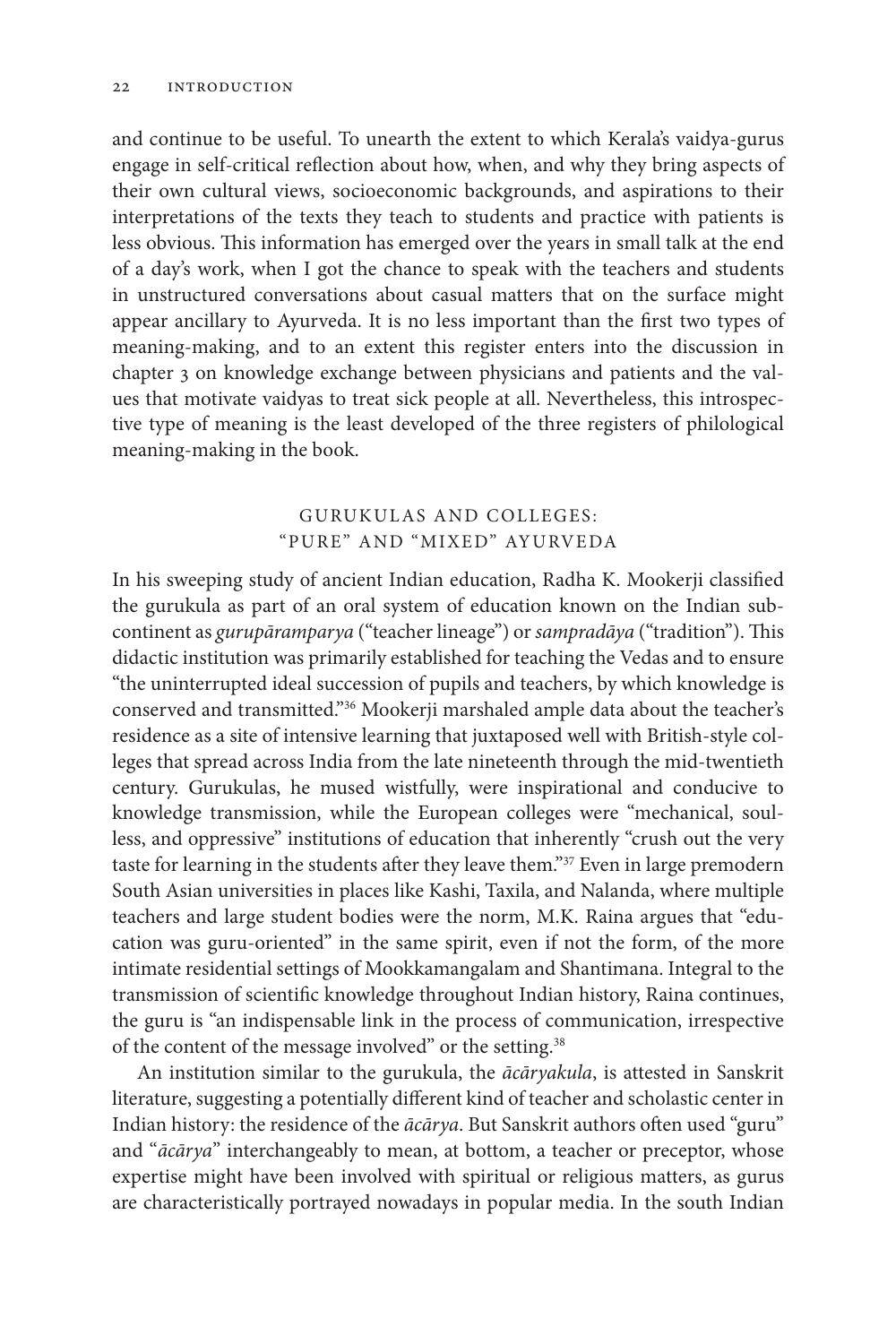historical world we come to know through classical Sanskrit and Tamil literature, a key difference between gurus and *ācārya*s appears to have been their proximity to the people for whom they deployed their knowledge and skills.<sup>39</sup> Hartmut Scharfe describes the guru as an extended family member who historically taught the Vedas to a family's children over long periods of time, whereas the *ācārya* was something of a freelancer, an outsider hired to conduct initiation ceremonies on semi-regular contractual bases.<sup>40</sup> The south Indian vaidya-gurus discussed here viewed and described the knowledge they communicate to students and patients as areligious. They impart technical and therapeutic knowledge that's steeped in an old yet ongoing tradition of oral and written transmission, the integrity and longevity of which rests on the gurukula model of instruction.

The prevalence of gurukulas in India as institutions to study Ayurveda noticeably declined in the 1890s, when developments in ARM redirected the education of vaidyas away from the intimate *guruśiṣyasambandham* ("teacher-student connection") of gurukulas towards British-style collegiate institutions with large student bodies and multipart faculties of professors. In these colleges, most professors did not teach courses across Ayurveda's eight fields (*aṣṭāṅga*) of healing, but typically specialized in one (or maybe two). As I explain in the next chapter, the college model has been the norm for ayurvedic education in India ever since ARM's earliest advancements at the end of the nineteenth century, and the idea of a gurukula education in Ayurveda today is widely seen as impractical, since it takes considerable time to complete and no credentials are conferred when it's done. For some observers, the choice to take an education in classical Sanskrit literature as professional development, when the education that accredits that profession has been refined and streamlined according to international medical standards over several decades, might be assumed to be guided by identity politics bred by Hindu Nationalism, rather than a strictly professional desire to connect to the "roots" of Ayurveda. Among the gurukula teachers and students I spoke with in south India, these two motivations might be ineluctably connected, especially in the polarized political climate of contemporary India. But on the whole, most of these people kept their political views close to their chests whenever I brought up religion, Hindu Nationalism, and identity politics. I address the potential complications of taking recourse in a Sanskrit-based medium in modern India in the last section of this chapter.

In the central Kerala districts of Palakkad and Thrissur, the practice of training at a guru's residence managed to continue through the twentieth and into twentyfirst century, in spite of the college's predominance in ayurvedic education. Bhaskaran and Priyankara worked, and Biju continues to work, out of their houses or in buildings adjoining their family dwellings. Their teaching and clinical work accord with a *śāstric* model of a teacher of classical Indian science. That is, they are products and purveyors of specific lineages (*paramparā*s) in which elder gurus educate junior students, who usually come from the immediate or extended family of the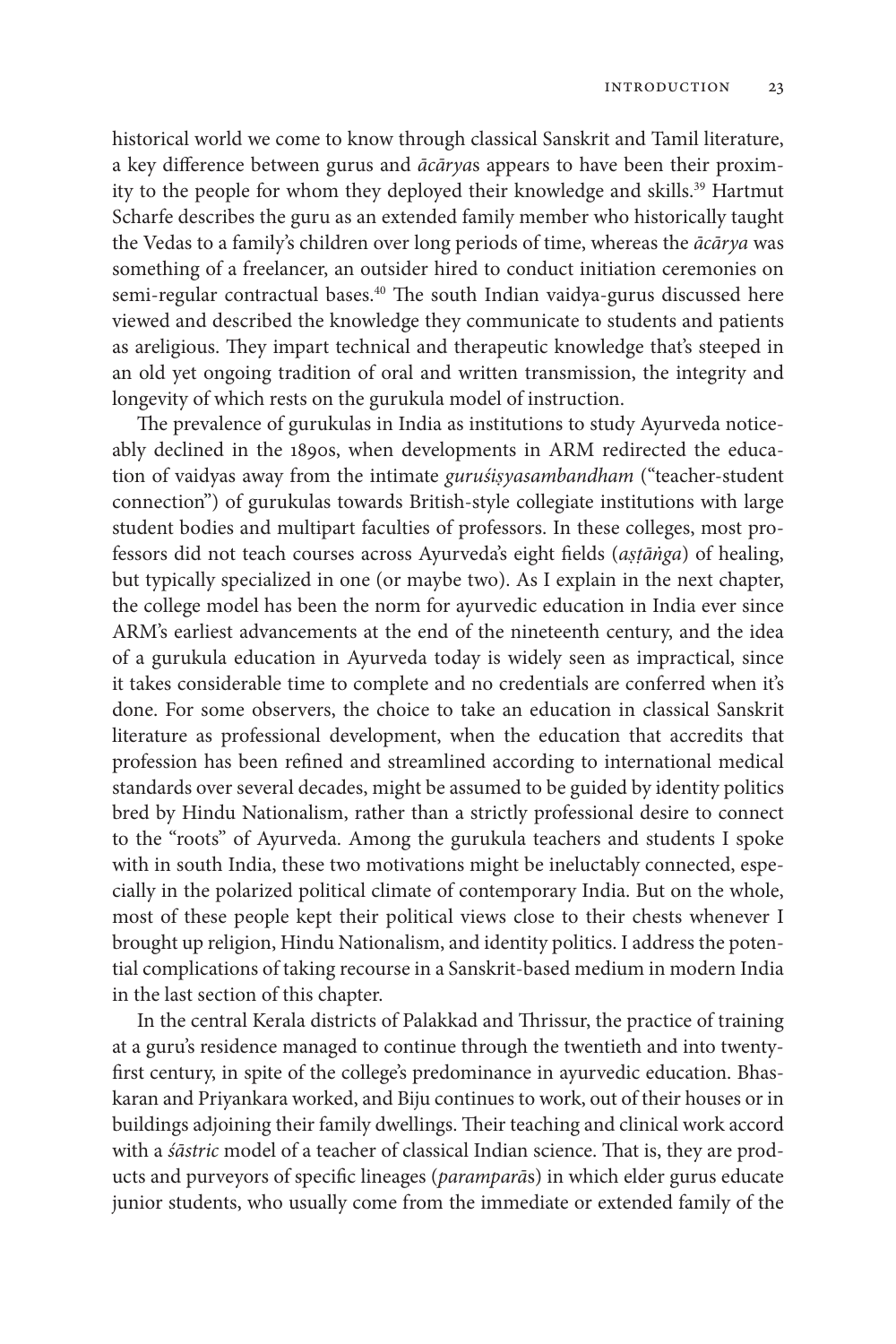guru, although the closed family-based convention has not been upheld in recent decades. When I first met Bhaskaran, for example, he was simultaneously teaching a young woman from outside his family as well as his grandson, Biju. Priyankara and Biju routinely admitted non-kin as students, and neither Priyankara nor Biju has had a student from their family since I began visiting Mookkamangalam. In general, men have dominated the gurukula as both teachers and students for much of Kerala's history. But this trend has changed in the last half-century; Priyankara has been a pioneer in bringing women to the ayurvedic gurukula, and thanks to her efforts women are regularly students at Mookkamangalam nowadays. Irrespective of kinship, affinity, gender, or sex, vaidya-gurus in central Kerala are usually known in the community as "gurus" rather than one of the many Malayalam words for teacher (or related terms like instructor or tutor)—such as, *ācāryan, adhyāpakan, aṇṇāvi, āśān, eḻuttucchan*, and *upāddhyāyan*. As a traditional site for learning Ayurveda, the word gurukula has thus endured among many of the Malayalis I met in Kerala, whereas the alternative classical term *ācāryakula* has not.

Gurukula philology presents a unique and little-known segment of Indian textual studies and, apropos of medical education and practice in general, it ironically shares the basic aims of the biomedical frameworks adopted in the nineteenth and twentieth centuries that were institutionalized by the CCIM in the ayurvedic college. This is ironic because the educational model of the gurukula was widely and eventually rejected during ARM. It was held up as the thing against which prevailing voices in ARM proposed the new, forward-looking collegiate system. The move from the gurukula to the college was imagined as creating distance between the old familiar environs of a Sanskritic past and a modern and magisterial system of English biomedicine. Hard-won developments during ARM and systematic re-classifications of the Sanskrit classics in the ayurvedic college curriculum displaced the "old" or "traditional" methods of teaching and studying medical texts for "new" and "modern" ones. The discrediting of gurukula philology in favor of biomedical specializations and testing advanced on an undercurrent of anti-nostalgia among ARM's chief spokesmen and organizations, who promoted the translation and shoehorning of classical Sanskrit-based *āyurveda* into English-based biomedical categories and institutions. The move, ultimately, went from one type of bookish study (slow reading) and routine memorization of texts by physicians-in-training for the explicit purpose of healing patients to another: from the mukhāmukhaṃ pedagogy-qua-residential healing of the gurukula to the lecture hall-qua-hospital of the college. Both models require students to learn how to identify layers of meaning in texts about the human body and to internalize that knowledge so that it can be carried as effortlessly as possible into a doctor-patient meeting and implemented for healing. But the shift was imagined by many in ARM as an essential step to shed the sentimental envisioning and elicitation of an ayurvedic past that did not seem viable or helpful in a twentieth century defined and adjudicated by European biomedical standards.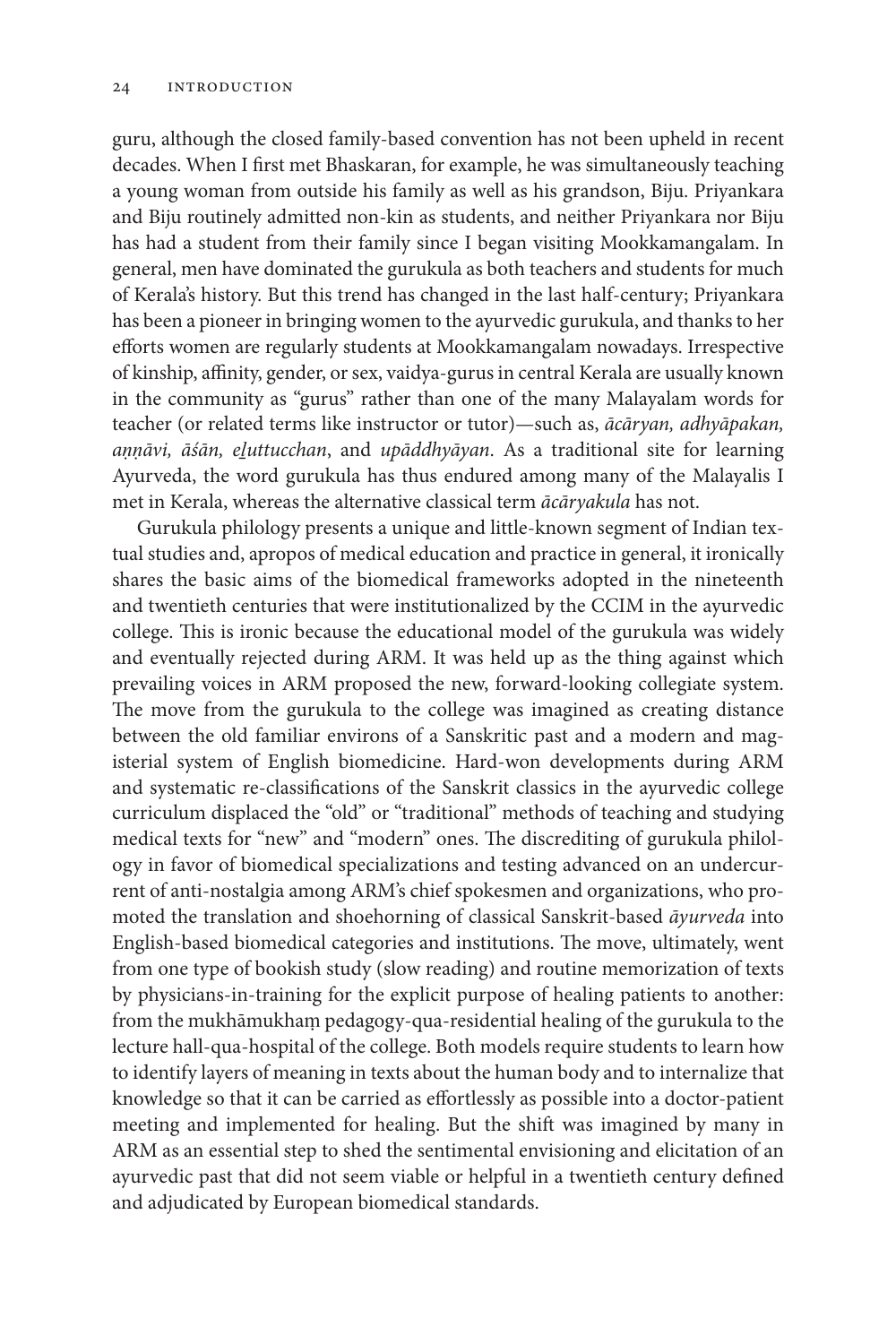The incorporation of biomedical disciplines and ways of envisioning bodily structure and performance in ayurvedic education could not have proceeded without rejecting the institutional design of the gurukula and its curriculum. Repudiation of the gurukula was not pointedly aimed at the methods of education that vaidya-gurus employed in the past, however. The gurukula was an obvious point of departure and change for a realpolitik movement wrought by late-nineteenth and early-twentieth-century colonialism on the subcontinent that at once sought the preservation of Ayurveda and the re-presentation of this classical tradition in step with modern biomedicine, both globally and as it was already accepted across most of India. The placement and shifting roles of Sanskrit language learning and literature in ayurvedic education underlined this simultaneous backwardand forward-looking endeavor. In the end, the gurukula was characterized as too backward-facing and not capacious enough structurally or ideologically to embody the overhauled tradition of the Ayurveda of the future.<sup>41</sup>

A belief in an ostensible "real Ayurveda," like Prathik and Ganesh expressed to me at Mookkamangalam in 2011, is not new in India. It has been around for decades, emerging during ARM in discussions about whether or not to integrate biomedicine and Ayurveda. What Prathik imagined as the real or authentic form of Ayurveda is traditionally known as "pure," or *śuddha* Ayurveda. Pure Ayurveda is associated with medical knowledge crystallized in the Sanskrit classics of Caraka, Suśruta, and Vāgbhaṭa, and its counterpoint is "mixed," or *miśra* Ayurveda, which refers to the blend of Ayurveda and biomedicine that ayurvedic colleges teach. Both types preserve the name of India's classical life science. Both types are also affiliated with a specific educational institution in the imaginations of many ayurvedic practitioners: pure Ayurveda is propounded in the gurukula, whereas mixed Ayurveda flourishes in the college. Throughout this book I probe and wrestle with the links between these kinds of ayurvedic knowledge and their sites of production and transmission. In the next chapter, for example, I explore historical events and popular discourses that cultivated the pedagogical bases and cultural demarcations of pure and mixed Ayurvedas. The chapters that follow illustrate how notions of pure and mixed knowledges still inform modern practitioners about the openness of classical *āyurveda* to medical ideas and practices that are not (obviously) articulated in the Sanskrit literature.

In the remaining pages of this introductory chapter, I would like to address a particular outlook about the production of knowledge in the history of Ayurveda that I encountered repeatedly among practitioners in south Indian gurukulas and colleges, an attitude that has been informed by a century or more of scholarship: namely, that ayurvedic gurukulas are upholders of a local or regional memory, where students and gurus tend to hold the view that mastery and transmission of the Sanskrit classics are the most vital tasks to protect and maintain a definable "tradition" of Ayurveda. I work through some of the implications this outlook has in shaping people's considerations of ayurvedic knowledge as genuine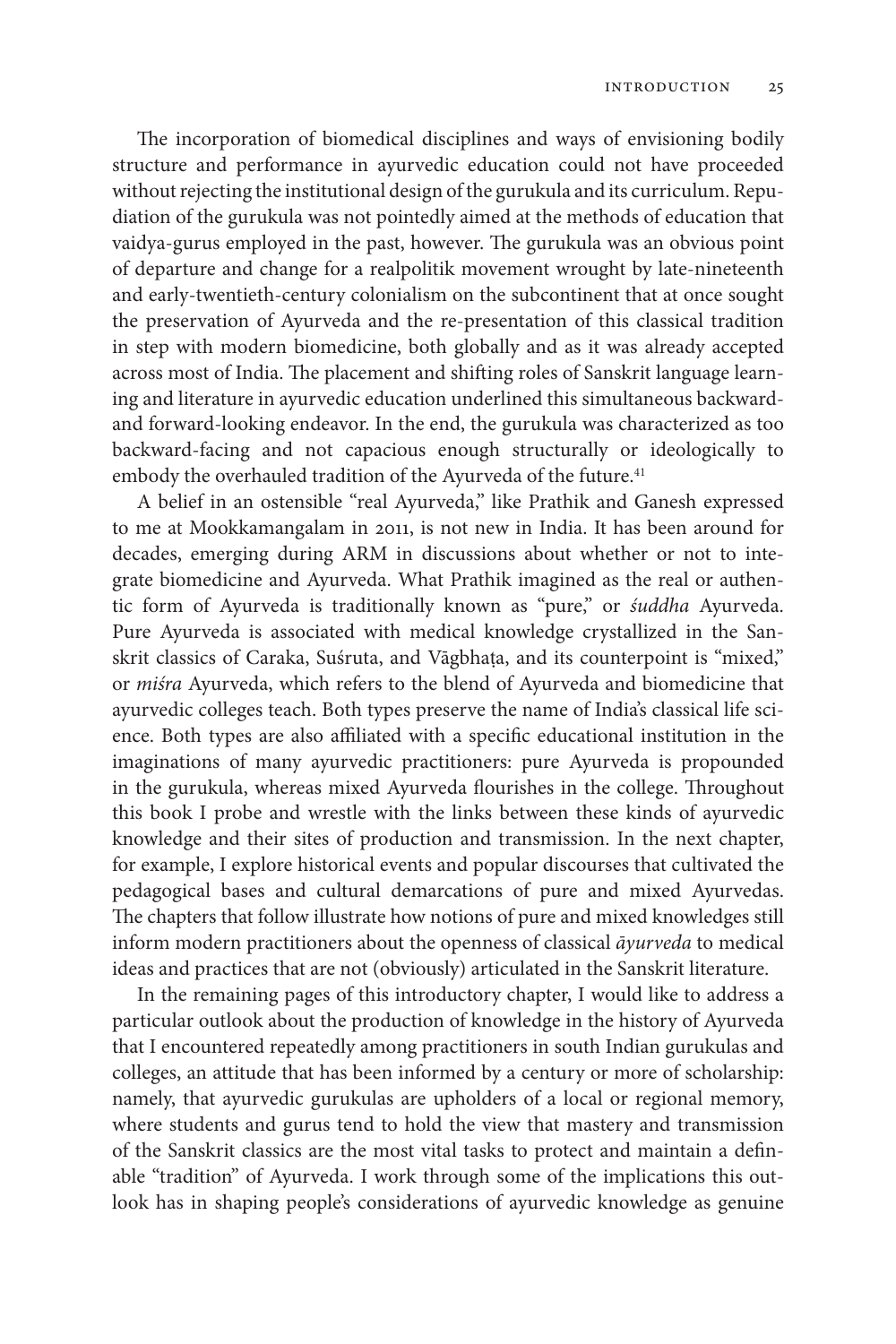medical or scientific knowledge. But the discussion does not end with the closure of this introduction. I take up the question of Ayurveda and scholarship again and again in this book. In doing so, I try to problematize what I see as a drift in academic writing on India's medical history that has tended, and at times still tends, to overlook the gurukula as an integral and lasting institution in the production of ayurvedic knowledge and, thereby, to misread (even stereotype) practices of gurukula practitioners and their adherence to Sanskrit-based medicine as nationalistic and anti-cosmopolitan.

## CONTEMPORARY CL ASSICISM: COSMOPOLITANISM AND THE INVENTION OF TRADITIONS

Despite its central position in the long history of Indian medical education, little research has been done on the gurukula. Apart from minor studies of hospitals and asylums in British India, precious little research has been done on medical institutions in India's past, especially those explicitly utilized for educating physicians of indigenous medicines.<sup>42</sup> When scholars have considered the gurukula, most have written it off as one of the many traditional elements of Indian culture erased by colonialism. The turn from local or regional styles and institutions of education to European ones deeply influenced the subsequent history of Indian education, and discernibly reduced interest in gurukula learning. The far-reaching changeover across the region did not completely expunge gurukulas as places of learning and healing from the south Indian medical landscape, however.

Vaidya-gurus and students in Kerala's working gurukulas today consider their roles in the production and transmission of ayurvedic knowledge to be part of a lineage originating in an ideology of healing and curative techniques described in the oldest extant Sanskrit medical classic, the *Carakasaṃhitā*. The scope of healing concerns in Caraka's collection is vast, reaching across predictable areas like pathology, therapeutics, and dietetics, adumbrating matters of ethical or religious import such as *dharma* and *karma*, and expounding on the human condition visà-vis grander cosmological inquiries and expositions. The work also describes the mukhāmukhaṃ pedagogy deployed at Mookkamangalam and Shantimana. Because of the text's antiquity, it is common for Biju and his students to describe what they do as "traditional," and by keeping education and doctor-patient visits as close as possible to the letter of the *Carakasaṃhitā*, students like Ganesh and Prathik see the gurukula's activities as a counter to biomedical influence that is unmistakable in the ayurvedic college system. "What we're doing at Mookkamangalam with Biju," Ganesh told me in 2011, "is *śuddha* Ayurveda. The college syllabus is—." He stopped and looked at Prathik. "It's *miśra* Ayurveda," Prathik quickly added. "It is modern. It combines ideas and techniques of Ayurveda and allopathy. But still, we call it Ayurveda!"<sup>43</sup>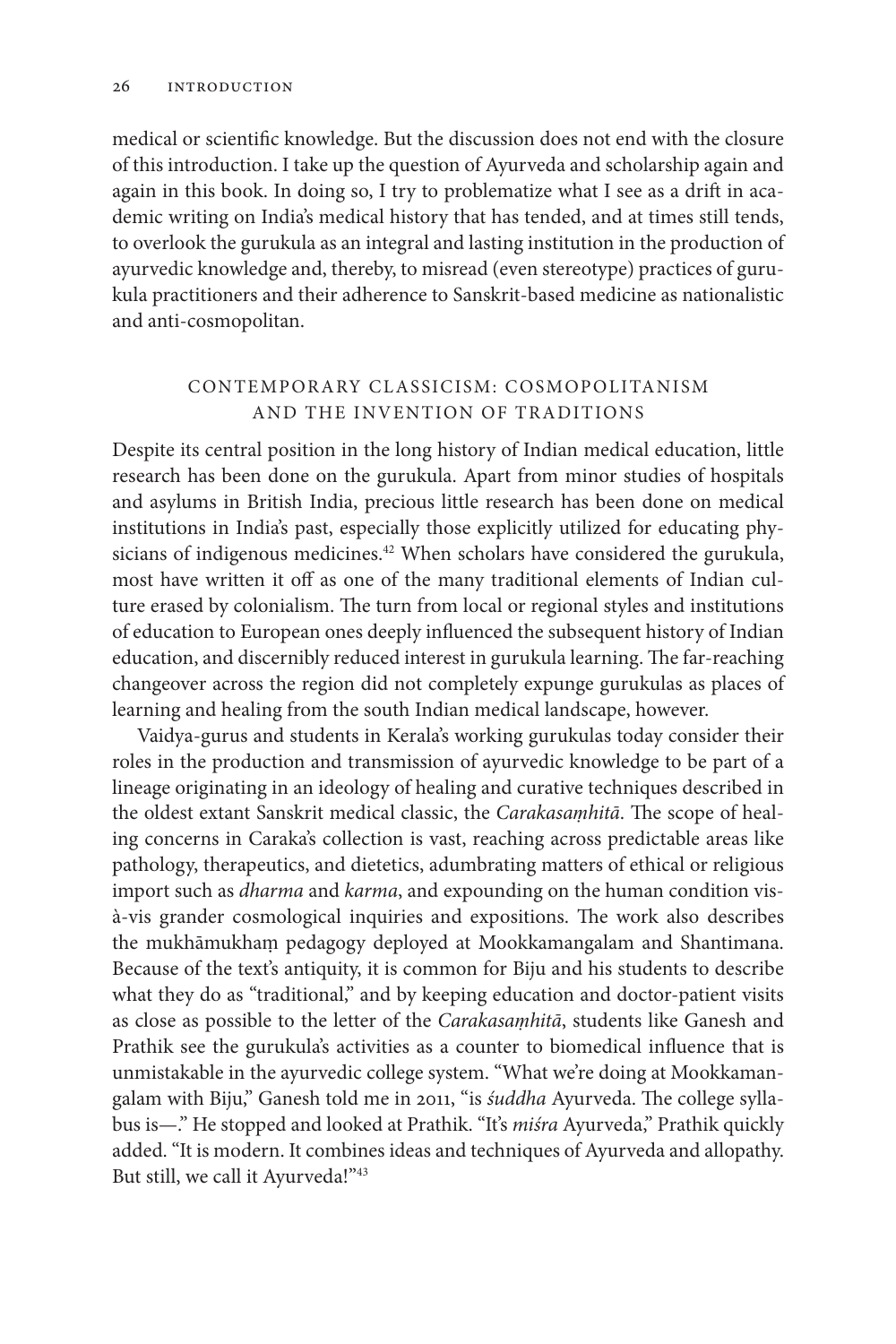There are historical reasons for the development of such polar understandings of Ayurveda, and I examine them in detail in chapter 1. It suffices to say now that when views express notions of a tradition that is either/or, such as pure Ayurveda or mixed Ayurveda, those views are frequently informed by politics and historical rivalries. Purveyors of this type of black and white thinking might not be fully cognizant that their views advance certain political histories and/or present idealized visions of the past. In south India, I met students and professors who expressed unwavering support of the ayurvedic college syllabus. Yet, their support for the college did not necessarily translate into disdain for the gurukula. Indeed most supporters of the college model I met recognized the historical significance of the gurukula to Ayurveda's history, and most practicing physicians I know who were educated in ayurvedic colleges before the present century know someone (or someone's relative) who has had some gurukula training. But among those who are content with the college curriculum, the gurukula is also regularly seen as a bygone institution. Conversely, over the years I also met firm opponents of the infusion of biomedical knowledge and methods in Ayurveda. For them, the gurukula might be an antidote to the supposed mixing of medicines. But it is also usually clear to these people that the future of Ayurveda is not going to be shaped in gurukulas, even if the gurukula represents something that is, in their minds, uniquely Indian, long celebrated, and worthy of preservation. To what extent are these differing views based on questions and concerns of politics, cosmopolitanism, and nationalism? The answer is not always obvious, and students like Prathik and Ganesh, and the others I introduce in this book, embody and express a perspectival pluralism that simultaneously gestures towards both extremes on the *śuddha-miśra* continuum. They complicate dichotomous thinking along the lines of tradition and modernity in the college and gurukula and in Ayurveda in general in the twenty-first century.

Tradition in Asian medicines, Waltraud Ernst and Vivienne Lo observed, was never univocal nor uniform, but rather "intrinsically 'plural'—both in terms of the variety of ways in which any one tradition has been interpreted and codified by different learned authorities, and in terms of the variety of their practical applications."44 Scholars sometimes speak of hybridities in the history of Indian medicine, casting about binaries of colonizer/colonized, biomedicine/ indigenous medicine, west/east, and modernity/tradition. Naturally, the full history and complexity of Ayurveda since the time of Caraka's collection is not captured with such neat dyads. Yet the last pair—modernity/tradition—and its adjectival associate—modern/traditional—nevertheless underlies many ideas about the state of Ayurveda today among many people actively practicing the medicine in south India. Students and practitioners in colleges and gurukulas alike often use these English terms to make sense of this medicine's history. Consideration of the nature and construction of tradition can thus be helpful to study the ayurvedic gurukula and college.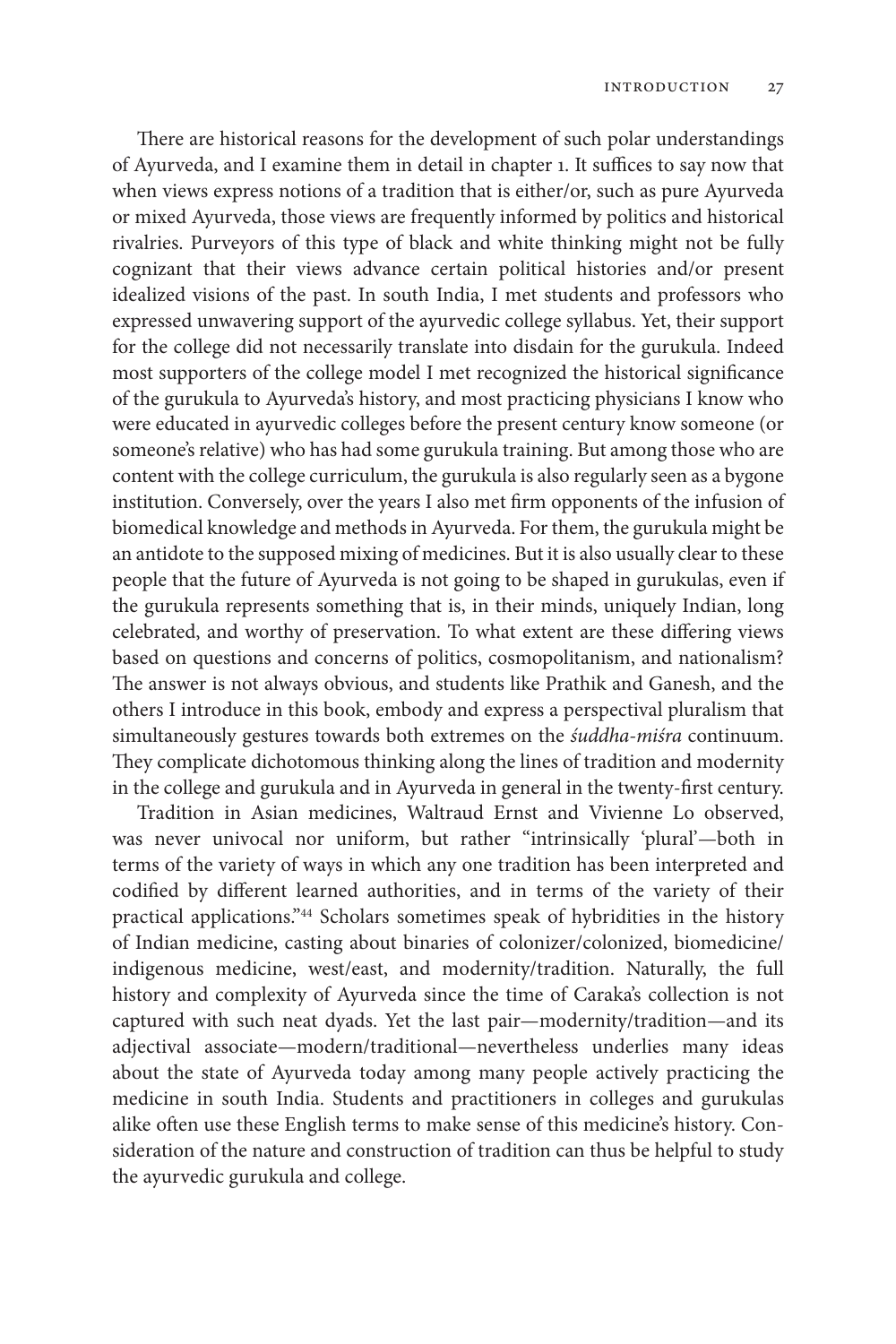Traditions of all sorts are constructed, communicated, enforced, and revised through education. Schools and others centers of learning, Eric Hobsbawm remarked, deploy rule-governed practices meant "to inculcate certain values and norms of behaviour" in such a way that makes those practices, norms, and values appear continuous with "a suitable historic past."45 Reflecting on the history and long-established practices of Ayurveda in India, and running that past through belief systems of modern-day practitioners, it is tempting to apply the labels that Hobsbawm and Terence Ranger called "genuine" and "invented" traditions to the gurukula and the ayurvedic college, respectively. If a tradition is invented to manage or come to terms with sociopolitical change, as many of the essays contend in *The Invention of Tradition*, then ARM and the construction of the modern ayurvedic college curriculum neatly fit the bill of a neo-tradition that was "invented" by physicians and supported by government officials to compete with the spread and popular acceptance of biomedicine in India at the turn of the twentieth century. Likewise, if, as Hobsbawm suggested, "the strength and adaptability of genuine traditions is . . . where the old ways are alive," neither in need of renewal nor reinvention, then the gurukula might appear to be a place for learning classical life science, sans biomedical influence, and giving safe harbor to the "genuine" tradition of Sanskrit healing in India.46

The historical record and my fieldwork suggest the situation is not so tidy. If a central element of so-called genuine traditions is adaptability (à la Hobsbawm) or flexibility (à la Ranger) and strength to persist over time, then one could just as convincingly argue that both traditions transmitted via the curricula of the gurukula and the college are genuine. Moreover, we would do well to ask, along with Peter Burke: "given that all traditions change, is it possible or useful to attempt to discriminate the 'genuine' antiques from the fakes?"47 In this study, I opt not to further this line of inquiry, which unhelpfully misdirects our attention to questions of origins and authenticity. Instead, the key point I return to in the following chapters is that all acknowledged traditions—genuine, invented, or otherwise—are human creations.48 While people and groups peddle different opinions about historical beginnings and development in pursuit of different aims, it is usually the case that "official" points of investiture are actually unknown or misunderstood, thus historical fabrications, and circulate couched in myth.

I approach the matter of tradition in Ayurveda by taking recourse in the plural—ayurvedic traditions—and by probing important discourses and social events in Indian history that have called for continuity and change. I am interested in how these forces have concretized and/or dismantled competing notions of Ayurveda's past, attempting to hold in tension the presence and interplay of multiple modernities and cosmopolitanisms on the Indian subcontinent among ayurvedic educators and practitioners alongside, since the mid-nineteenth century, a growing concern for acceptance in a global sphere of medical science. The problem of how to interpret medical history and its practice in the present day lies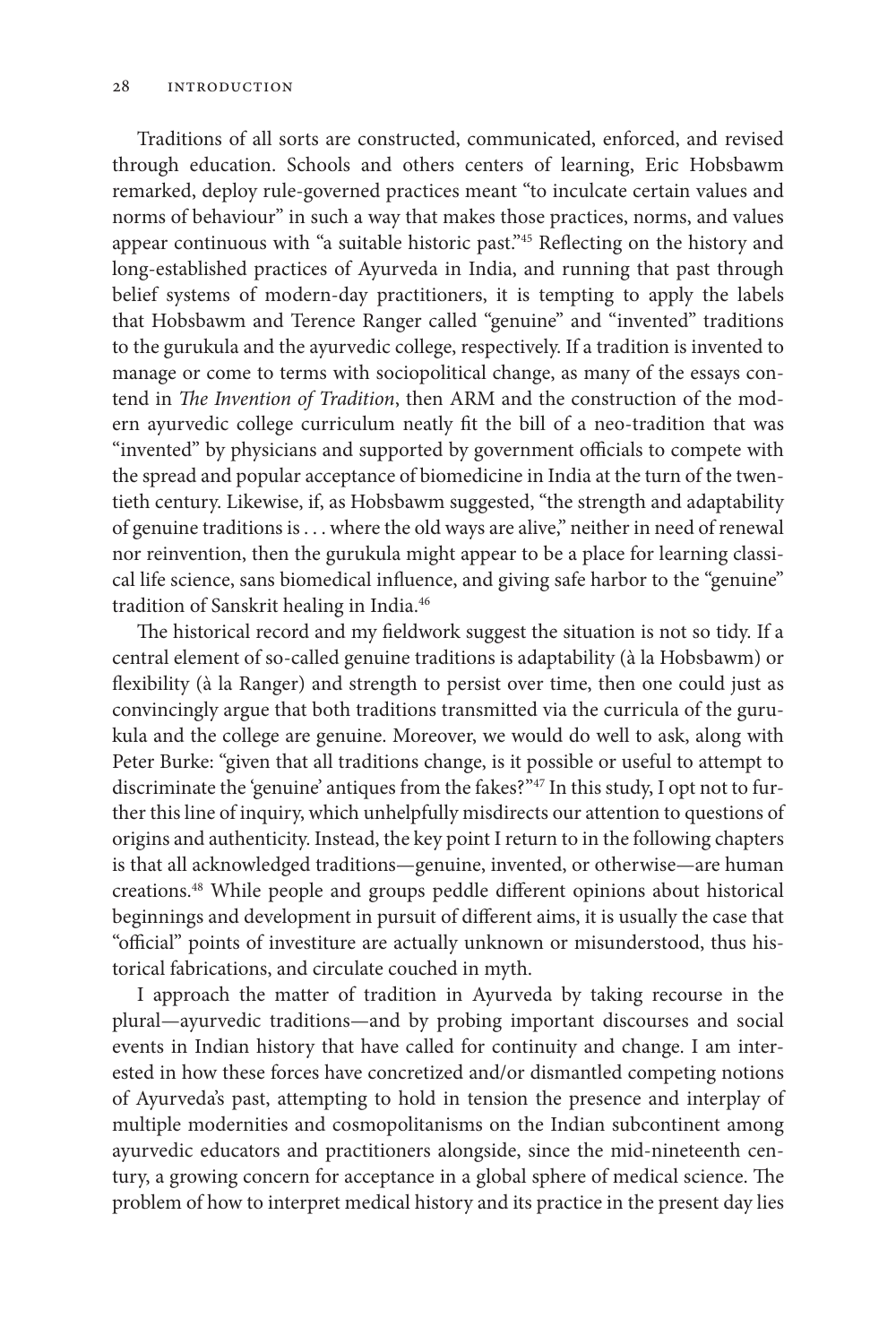at the heart of this tension. My interpretation of the history and the opinions of vaidya-gurus and students in south India suggests that the ideological frameworks organizing the multitude of views about medical history at gurukulas and colleges have never been straightforward or indisputable, nor are they today. These views are not merely slavish extensions of intellectual commitments to enshrine—for the historical record, posterity, or recognition in the marketplace of global science—either immemorial or new ideas about medicine in South Asia. The next chapter demonstrates this point: the construction of an ayurvedic tradition in modern India has been anything but singular. The process has unfolded across several coterminous modernities inhabited by many people, and these people have addressed and negotiated multiple cosmopolitanisms. These realities are not satisfactorily understood according to globalization discourses that posit an unambiguous synthesis (or hybridization) of indigenous medicine within a superstructure of colonial or global medicine. To understand the complexities and multidimensional agencies motivating all people who have established their positions in, and perspectives about, the pasts and presents of Ayurveda, we need to move beyond notions of hybridity and syncretism.

What can cosmopolitanism theory add to our understanding of Ayurveda and the impact of biomedicine on it? This concept has gone through numerous changes and been subject to both approval and stern critique, to be sure. When I use the term, I do not intend to invoke Kwame Anthony Appiah's moral-philosophical cosmopolitanism, denoting a society where people in different life stations and situations (national, economic, political, religious, etc.) peacefully enter into social agreements despite their differing belief systems.<sup>49</sup> I am not interested in moralizing the interplay of peoples and ideas. For me, at its etymological level of *cosmo polis*, "world state," cosmopolitanism in Ayurveda helps us acknowledge and visualize that sources of classical healing knowledge and therapies comprise a far-reaching life science that has always been composite, never fully formed or complete, with many regional byproducts created by many hands, untethered to borders, nationalities, or singular cultures. This view is most apparent in chapter 1, where I discuss ARM and set up the historical context for the contemporary narratives from the field that follow. Episodes from Shantimana and Mookkamangalam, each in their own way, show us how students and teachers in south Indian gurukulas have carried forward Ayurveda's multifaceted cultural and scientific history. They convey details about their clinical and educational practices that have never been described before. These particular case studies on pedagogy, knowledge, and ritual illustrate how the men and women teaching and studying in a so-called traditional setting negotiate sometimes contesting ideas about their profession's past and present practice and how they create their own views about these matters. In the end, the ethnographic illustrations show that the several cohorts of students I have met and observed in Kerala, who have come from across south India and as far away as Haryana and Himachal Pradesh, exemplify a contemporary